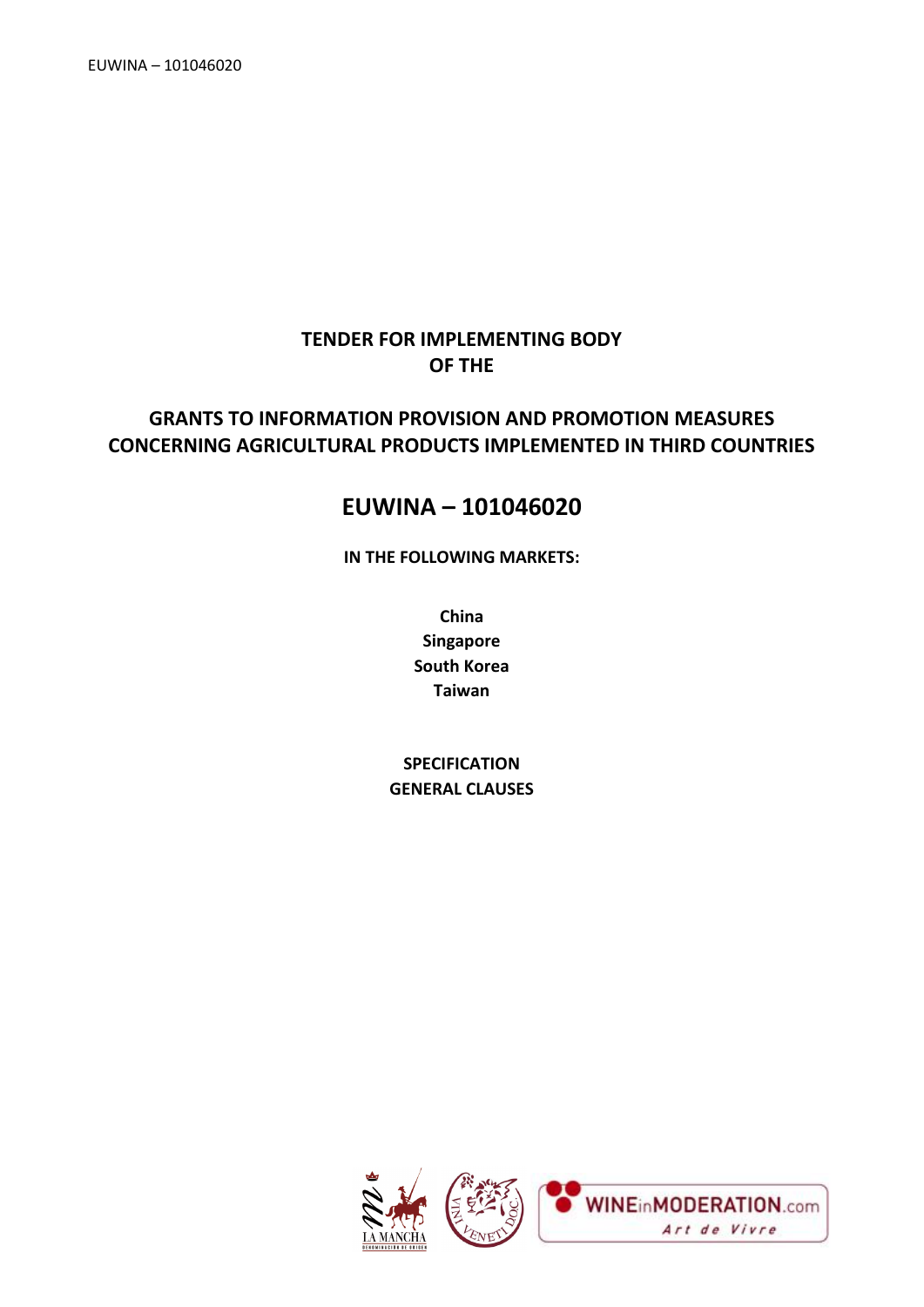## 1. Introduction

Interprofesional del Consejo Regulador de la DO La Mancha, Unione Vini Veneti and The National Interprofessional Organization of Vine and Wine of Greece jointly submitted a proposal upon the 2021 Call for proposal – Multi programmes of the (EU) Regulation No. 1144/2014, called EUWINA, which has been selected for funding.

The informational and promotional campaign aim to enhancing the competitiveness of EU agricultural products, more specifically, wine products, with a focus in promising Third Countries, via an informative and educational program aimed at raising the awareness level towards these products and increasing knowledge of EU regulations and policy with an high focus on the knowledge of european wines between foreign professionals.

The framework for the present call for proposals is set by the Grant Agreement No. 101046020 and all the provisions and obligations here provided comply with it. The acceptance of the EU contribution is set as preliminary condition.

## 2. General information

### a. Title of the action

EUWINA: European Wine Ambassadors

## b. Proposing organizations

The project consortium sees the collaboration between thress EU Countries, Italy, Spain and Greece represented by three organizations.

| <b>Country</b> | <b>Name</b>                                                              | Website                       | <b>Role</b>            |
|----------------|--------------------------------------------------------------------------|-------------------------------|------------------------|
| ES.            | Interprofesional del Consejo<br>Regulador de la DO La Mancha             | https://lamanchawines.com/en/ | Leading<br>beneficiary |
| ΙT             | Unione Vini Veneti - UVIVE                                               | http://www.uvive.it/          | Beneficiary            |
| GR             | National Interprofessional<br>Organization of Vine and Wine<br>of Greece | https://winesofgreece.org/    | Beneficiary            |

### c. Products to be promoted

The promotional program is aimed at promoting **Italian, Spanish and Greek quality wines**. Specifically, for Spain and Italy the focus will be on the PDO and PGI wines protected by ICRDO La Mancha and UVIVE.

## d. Target countries and budget

The promotional program is targeted to the following countries, for the fixed approved maximum limit of investment:

| <b>Target country</b>       | <b>Maximum limit of investment</b> |
|-----------------------------|------------------------------------|
| China                       | 484.339,52 €                       |
| Singapore                   | 104.363,84 €                       |
| South Korea                 | 217.739,20€                        |
| Taiwan                      | 104.991,04€                        |
| <b>MAXIMUM TOTAL AMOUNT</b> | 911.433,60 €                       |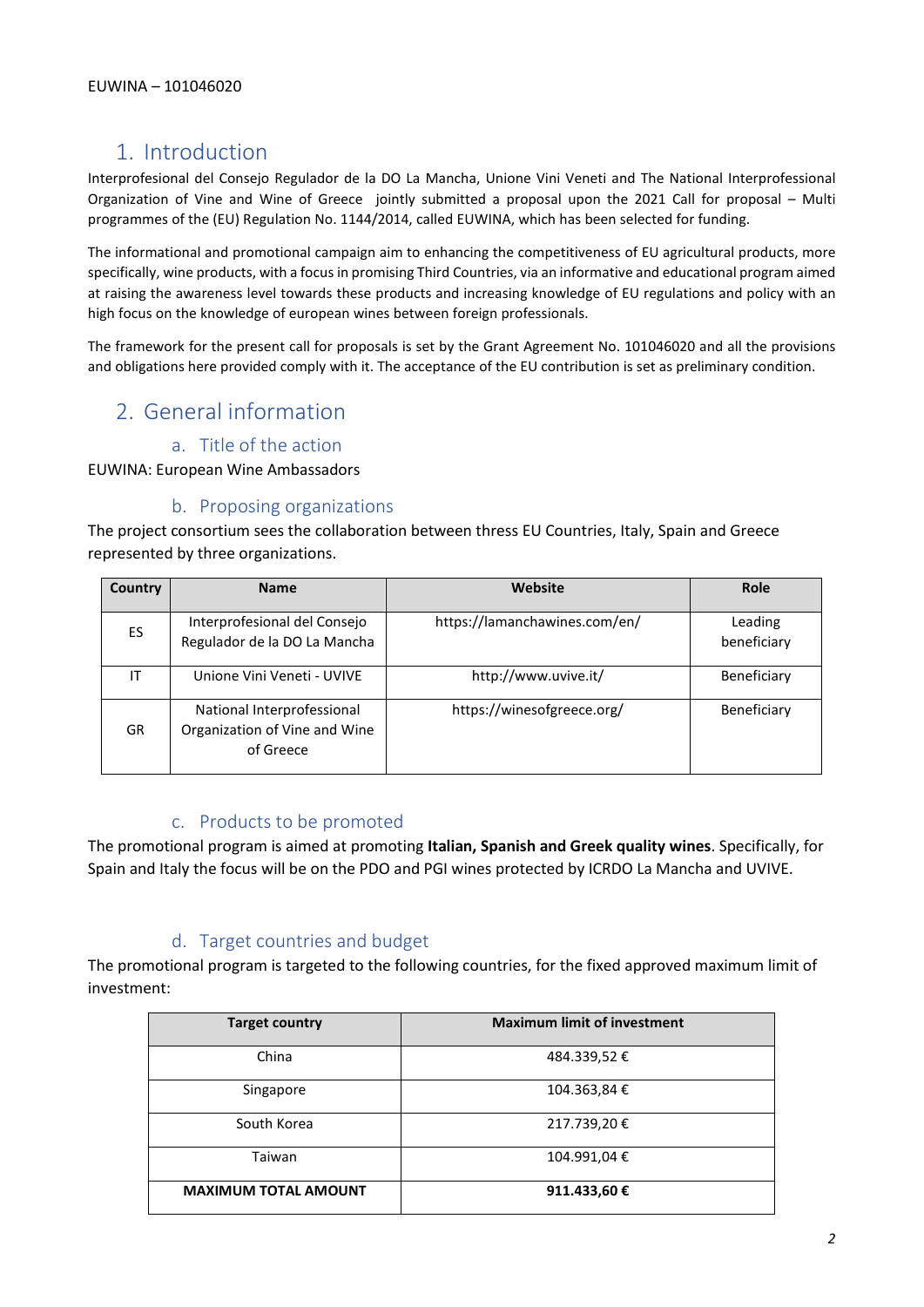The overall maximum investment is therefore fixed at Euros **911.433,60**.

All the amounts above and in the following sections of the tender are to be considered VAT excluded.

## e. Timeline

This promotional program will run from January 1st 2022 to December 31st 2024.

## 3. Objectives of the actions and messages to be conveyed

The campaign is strongly focused on high-quality education on Europe quality wines aimed at a very specific geographical area (China and Far-East Asia) that appear to represent an important opportunity for wine market in general and for EU wines in particular. At the same time, due to its history and tradition, as well as recent year market choices and development, this area stands as one of the greatest challenges for European wine in particular.

Awareness of EU products and agricultural policies, able to ensure an above-the-average quality level, is still very limited in the target Countries selected for the purpose of this program. Thus, EU producers face strong competition from New World lower-quality-lower-price products.

On the other hand, in countries such as China, one of the largest wine consumers in the world by total volume, wine industry is facing an increasing attention and, especially European and high-quality wines, represent a focus of great interest as well as a still not-so-developed and structured market. Subsequently, an increasing number of wine frauds.

In this context, it is not only necessary to increase the awareness of EU products and agricultural policies, but also to educate wine professionals and consumers on how to identify and understand European wine labels. Also, the aim of the campaign is that of highlighting the importance of sustainability in the EU and the proposing organizations.

The general objectives of increasing competitiveness of EU wines through information and communication and of broadcasting knowledge about European quality policies and sustainability, will be addressed mostly through an educational and informative strategy addressed to high-level local professionals: specifically Ho.Re.Ca., importers/distributors and press, with the aim of increasing the general awareness level and education on the selected target group in specific Countries towards EU Quality wines and European quality policies: quality regulation and standards, traceability and sustainability.

The general quality standards and policies will be shown and explained through the example of the specific wine denominations promoted by the project consortium.

The educational action put in place during the project will be focused on achieving the following technical outcomes:

- increasing sensibility towards quality policies and European standards in order to foster the understanding of the importance that quality regulations, control, labels play in assuring a highest-quality product and in order to influence the general consumption choices of the target market, providing professionals with a solid framework of knowledge and competencies towards European quality standards;
- increasing understanding and sensibility towards core concepts of **sustainability, biodiversity, specificity of ecosystems** and value of different products and agricultural realities in the European context. The regions and wines involved in the project will serve as examples for the wider European agri-food reality.
- increasing the perceived image of connection and synergy between the wine product and the wider, more general **European and Mediterranean products** to enhance the messages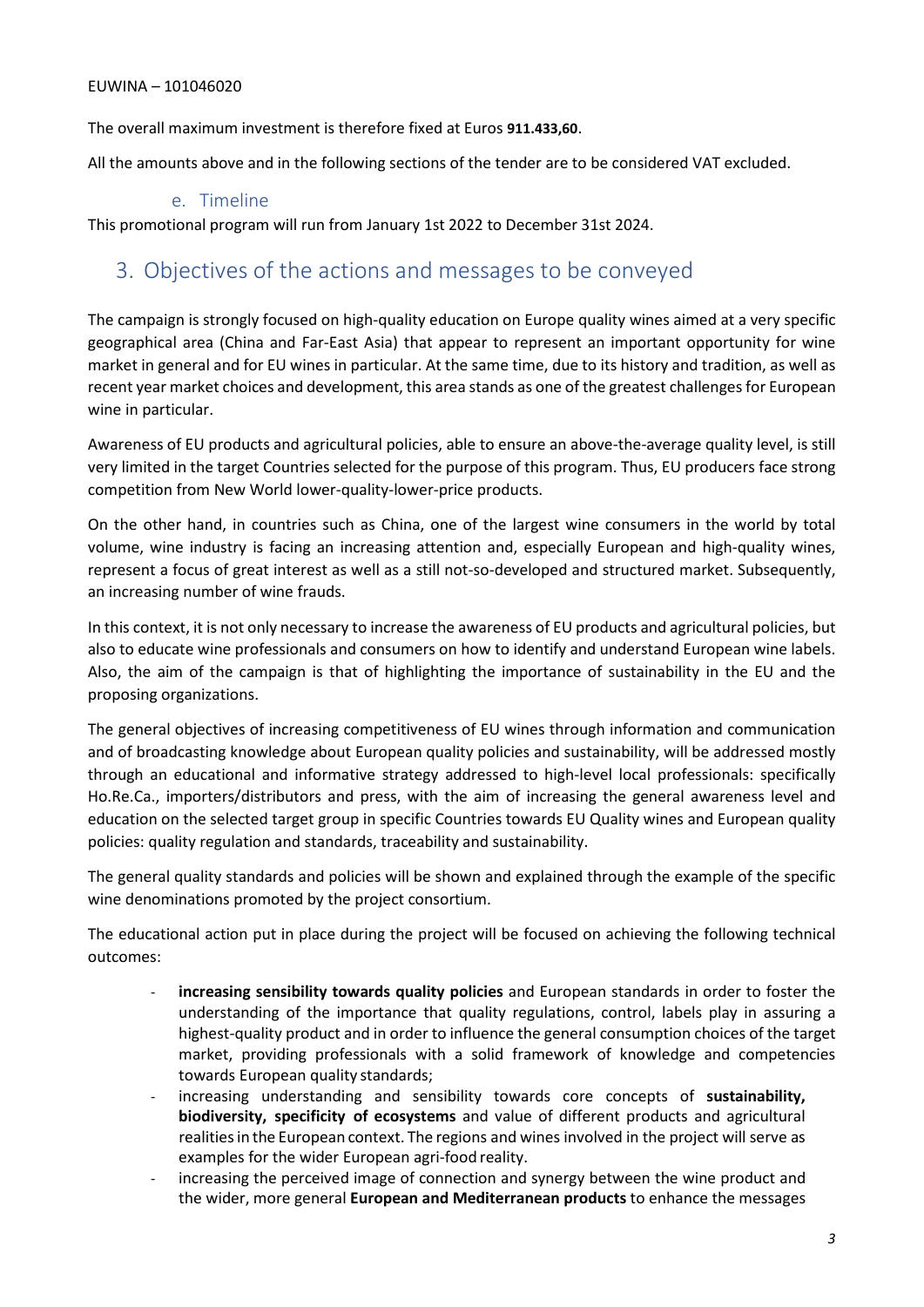of authenticity, sense oforigin, sustainability, tradition, connecting the product's choice to a wider social and cultural one and providing professionals and press with a stronger, easily communicable message for consumers and general audience as well as with a wealth of knowledge for their conscious purchasing choices;

Therefore, the campaign objectives can be described as follows (for specific descriptions and calculations please refer to next sections):

| Obj.           | <b>Definition</b>                                    | Type        | <b>Target value</b> |
|----------------|------------------------------------------------------|-------------|---------------------|
| O <sub>1</sub> | Increase awareness of wine professionals towards     | Informative | $+10%$              |
|                | European quality standards and policies              |             |                     |
| O <sub>2</sub> | Increase awareness towards specific features such as | Informative | $+15%$              |
|                | sustainability and biodiversity                      |             |                     |
| O <sub>3</sub> | Increase competitiveness of EU wines                 | Economic    | ROI: 7,14           |

The educational framework of the project will be structured to provide a comprehensive knowledge for professionals to use in all their work arena, on different levels: both in-depth education as well as communicative tools will be provided to the target audience, in order to offer them a complete and coherent set of assets to use in spreading the supporting the communication and commercial action of EUwines.

The final aim of the specific objects is that of training a selected but open group of Ambassadors of European Wines, based on informing about the European standards and framework for quality agricultural products and wines.

The educational objective will be reached by using the EU quality scheme, that sums up all the intrinsic positive features that characterize EU quality products, as the focal point for the whole communication and education strategy. In fact, EU regulation is meant to assess quality, food safety, traceability, authenticity, traditionality. All the declinations of the "sustainability" concept, as it is now a trending concept on a global level, and all the different sub-concepts will be exploited to maximize the promotional return for the involved products (since every product and every production area, though sharing some core common values, is different in terms of specific competitive advantage).

Product preference will be increased by effectively communicate how EU products, through the use of the consortium involved in the project, meets the upon stated consumers' requirements under various aspects.

In particular, the project will focus on some aspects that match both the current market's fashion and sensibility, and the EU regulation and standards.

- **Intrinsic quality of the product**: the involved products share some common quality values, such as the full traceability of the production process, the certified higher quality standards and a well-defined production area.
- **Sustainability through origin, authenticity and traceability:** EU quality products and wines all share a very specific region of origin and tradition of production, as well as a culture and economic ecosystem and a specificity in agricultural products, linked to their specific natural ecosystem and relevance of preserving biodiversity as well as rural areas and their economy.
- While highlighting the specificity of each product, the project aims at spreading the general message of the importance of these aspects in agri-food choices. The presence of local (and different) grape varieties, specific winemaking traditions and local tastes all add-up to the value of European wines and of EUlifestyle in general.
- **Value for money:** The project consortium proposes to the market a bundle of EU quality wines with a good value for money, since they offer high quality products (certified by the European quality scheme) at an affordable price, allowing consumers to understand the potential primacy of these wines for their quality standard values, without necessarily perceiving them as "premium" or "niche" products.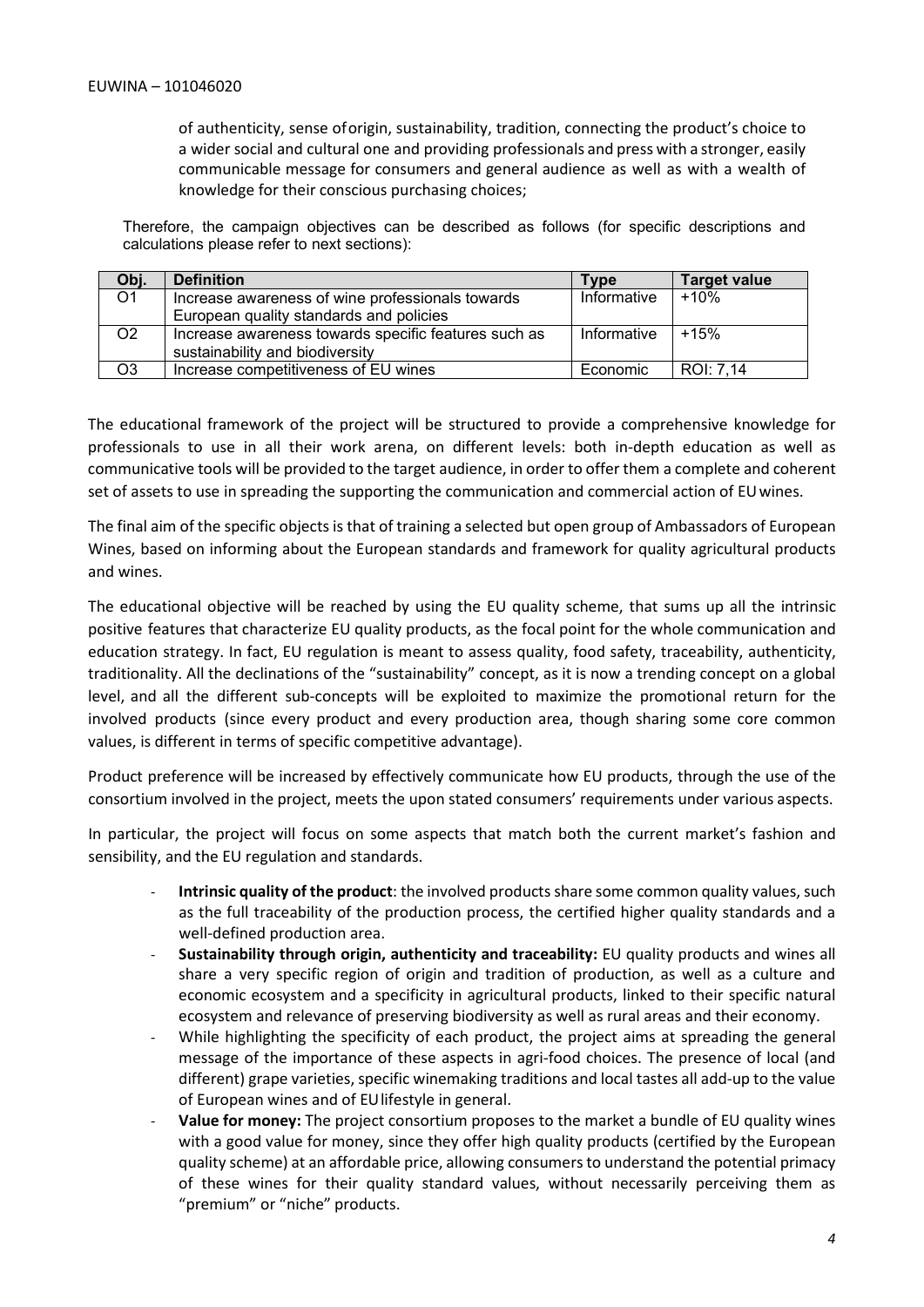## Target groups:

The program is aimed at:

- Ho.Re.Ca. professionals and importers / distributors
- Press, influencers

### Communication/Didactic strategy: main topics of interest

The main topics and assets identified as strategic of the campaign's main message, will represent the main pillars and expected educational outputs of the educational and informative action.

**Quality, traceability and sustainability:** masterclass, seminars, workshops and tastings will stress out all the elements that lead a wine to comply with EU regulation. PR and digital communication will help conveying this message continuously.

**Sensory aspects:** masterclasses and workshops will educate professionals to understand and to communicate all the product features, to look for them in a wine and to educate consumers' taste. PR and digital communication will carry on this effect during the whole campaign.

**Production area, origin, authenticity, biodiversity:** PR and digital will continuously narrate the origin of the products, emotional format during the educational and tasting events will engage the public and study trips to the region will reinforce this message with a direct experience of the most critical aspects of this message.

**Culture and lifestyle** Educationals, seminars and communication will be reinforced by the message of the cultural integration of agriculture and rural economy and the European ecosystem and lifestyle, supported by PR and digital communication. Professionals will be supported by an important tool that will help them "shift" the ax of a promotion based on price and volume, to one that place its main focus on a cultural choice an holistic experience (drinking as a part of a social experience, wine as an agricultural product of a specific culture, tradition and economy and so on, wine as a part of a balanced meal) all relevant elements that characterise the general image of EU, its lifestyle and its products.

Price: while price is not one of the main topics and messages of the campaign, it is always a relevant information and aspect of the promotion and as such it has to be kept in mind.

Price plays an important role in the choice of a wine. As such, the aim of the project should be that of creating a "different" storytelling that will allow professionals to establish a new and different scale of value for EU quality wines. This will be obtained by giving professionals the knowledge tools and details to have leverage for supporting the market sector of European wines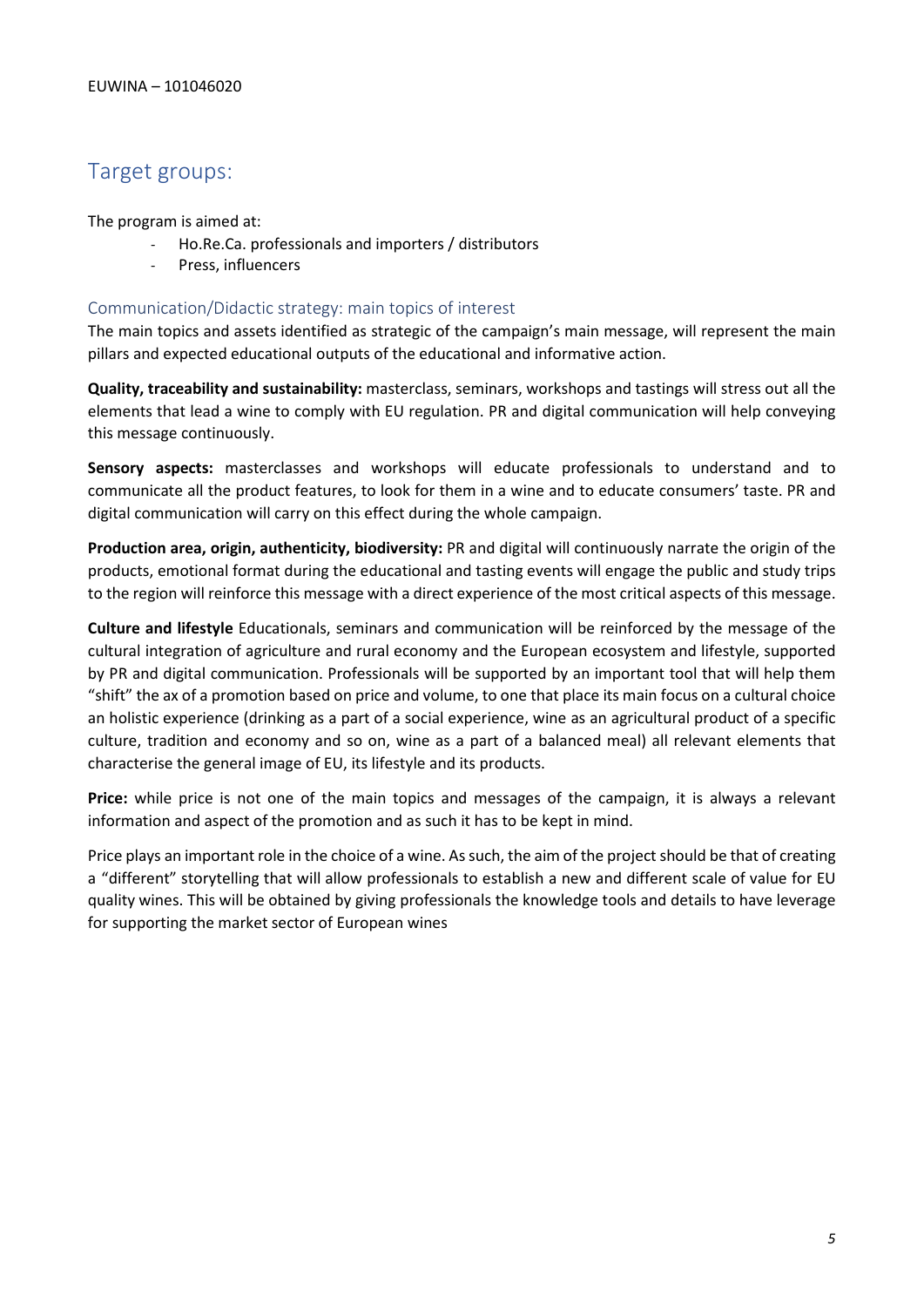## 4. Activities

*General information: please note that the sub-totals for each work package reflect the proposal submitted and could be used as an indicative budget. Nevertheless, the competing agencies are invited to submit their own proposal, providing what they think is the most effective budget proposal to achieve the planned KPIs and objectives.*

## *Work Package 2: Public relations*

A Public Relations service will be in place for the whole duration of the project. This service will establish the necessary links with the most relevant players on the target markets, in-line with the project objectives: sommeliers, importers/distributors journalists, press. After detecting the selected target group, it will maintain constant relations with them by conveying the values of the European Union, ensuring that they understand correctly the main messages and actively participate in the program and in the future dissemination of the message. It will as well ensure the target group receives all information and support and all informative tools necessary to convey the message correctly to the wider public. Activities include: calls for events, follow-up of calls, press releases control, supervision and dissemination, relationship with target group and management of useful information, dissemination of press dossiers to key media players, press clippings per action, annual press clipping and permanent PR Office tasks.

| <b>Timeline</b>                     | <b>YEAR1</b>                                                 | <b>YEAR 2</b>                                   | <b>YEAR 3</b>                                   |
|-------------------------------------|--------------------------------------------------------------|-------------------------------------------------|-------------------------------------------------|
| <b>Public relations</b>             | press kit<br>6 press releases<br>1 Media collection/Clipping | 2 press releases<br>1 Media collection/Clipping | 2 press releases<br>1 Media collection/Clipping |
| <b>Total for the Work Package 2</b> | <b>EUR 8.960.00</b>                                          | <b>EUR 11,200,00</b>                            | EUR 11,200,00                                   |

#### *Work Package 3: Website, Social media*

#### *Website*

Domain, hosting, development, design and programming of website in Wordpress, PHP and MySQL. The platform will deliver the content in the main targetcountry languages (simplified and traditionalChinese, Korean and English). It will be a responsive website on mobile and desktop. The website will be dedicated exclusively to the campaign and all contents and graphicswill comply withthe identity ofthe program. The website will contain a blog section, that will be updated in real time with the actions carried out in every target country, as well as other relevant information. Creation of a monthly blogpost including drafting, image search, management, coordination, supervision and upload and update content to the platform. The website task also includes an archive of images related to the project and to all related activities and events. A SEO positioning will be in place for most of the duration of the program, in order to ensure proper visibility. All contents will be uploaded (and updated) in English and translated into the local language of the market.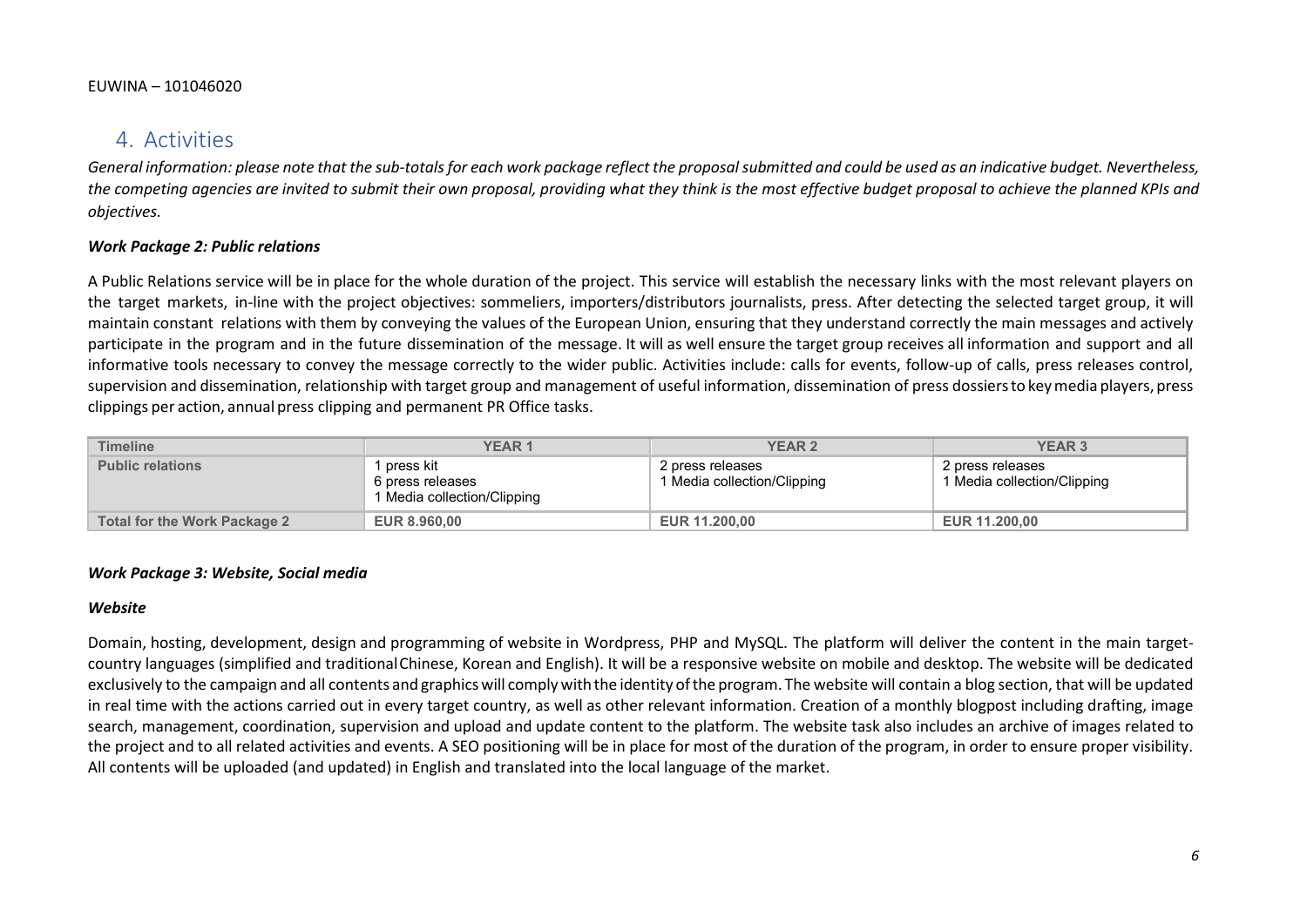#### *Social media*

Both English/US Social media (Facebook, Instagram) and Chinese ones (WeChat, Weibo) will be activated and updated in order to reach all target groups in all Countries. Related language adaptations will be in place, if possible, in maintaining the necessary frequency of publication and content update The main goals of Social Media accounts will be to provide updated, engaging and informative material for target groups and for other players, in order to enlarge and diversify the educational and informative approach.

This includes showcasing the project's activities, and to actively communicate with target group and other players. In addition to the above, promotion of the campaign's messages and active engagement will be ensured through contests, surveys and other responsive activities.

| <b>Timeline</b>                     | <b>YEAR1</b>                                                                                                                                                                                          | <b>YEAR 2</b>                                                                                                                                                                                 | <b>YEAR 3</b>                                                                                                                                                                                 |
|-------------------------------------|-------------------------------------------------------------------------------------------------------------------------------------------------------------------------------------------------------|-----------------------------------------------------------------------------------------------------------------------------------------------------------------------------------------------|-----------------------------------------------------------------------------------------------------------------------------------------------------------------------------------------------|
| Website                             | Website: English, Chinese (Traditional &<br>Simplified), Korean<br>SEO website positioning                                                                                                            | Website: updating and maintenance SEO<br>website positioning                                                                                                                                  | Website: updating and maintenance<br>SEO website positioning                                                                                                                                  |
| Social media                        | - Social Media: Chinese (Wechat, Weibo),<br>English (Facebook, Instagram)<br>- Setup & Community Manager - Minimum 1<br>general post per week (original content) - At<br>least 1 post per<br>activity | - Social Media: Chinese (Wechat, Weibo),<br>English (Facebook, Instagram) -<br>Community Manager - Minimum 1<br>general post per week<br>(original content) - At least 1 post per<br>activity | m Social Media: Chinese (Wechat,<br>Weibo), English (Facebook,<br>Instagram) - Community Manager<br>- Minimum 1 general post per week<br>(original content) - At least 1<br>post per activity |
| <b>Total for the Work Package 3</b> | <b>EUR 25.760,00</b>                                                                                                                                                                                  | EUR 13.440,00                                                                                                                                                                                 | EUR 13.440,00                                                                                                                                                                                 |

#### *Work Package 4: Advertising*

A digital media plan specifically will be developed with specific action on each of the target countries. This plan will cover the most effective way to run an online display campaign to reach the widest diffusion. Even though the main target group of the campaign will be the professionals, the action of the social media will have the chance to enlarge the final audience, as such supporting the action of wine professionals in spreading the campaign message.

Using a display campaign, the message and content of the present proposal will be reinforced. The overall annual budget for display advertising would be then distributed to the different campaigns based on the media plan developed.

The campaigns will be launched in coordination with the project's calendar and other activities. For this purpose, alignment between offline and online promotion and informative campaigns is crucial.

| <b>Timeline</b>              | <b>YEAR 1</b>                      | <b>YEAR 2</b>                      | <b>YEAR 3</b>                      |
|------------------------------|------------------------------------|------------------------------------|------------------------------------|
| Advertising                  | Online advertising on social media | Online advertising on social media | Online advertising on social media |
| Total for the Work Package 4 | EUR 11.200.00                      | EUR 11.200.00                      | <b>EUR 11.200.00</b>               |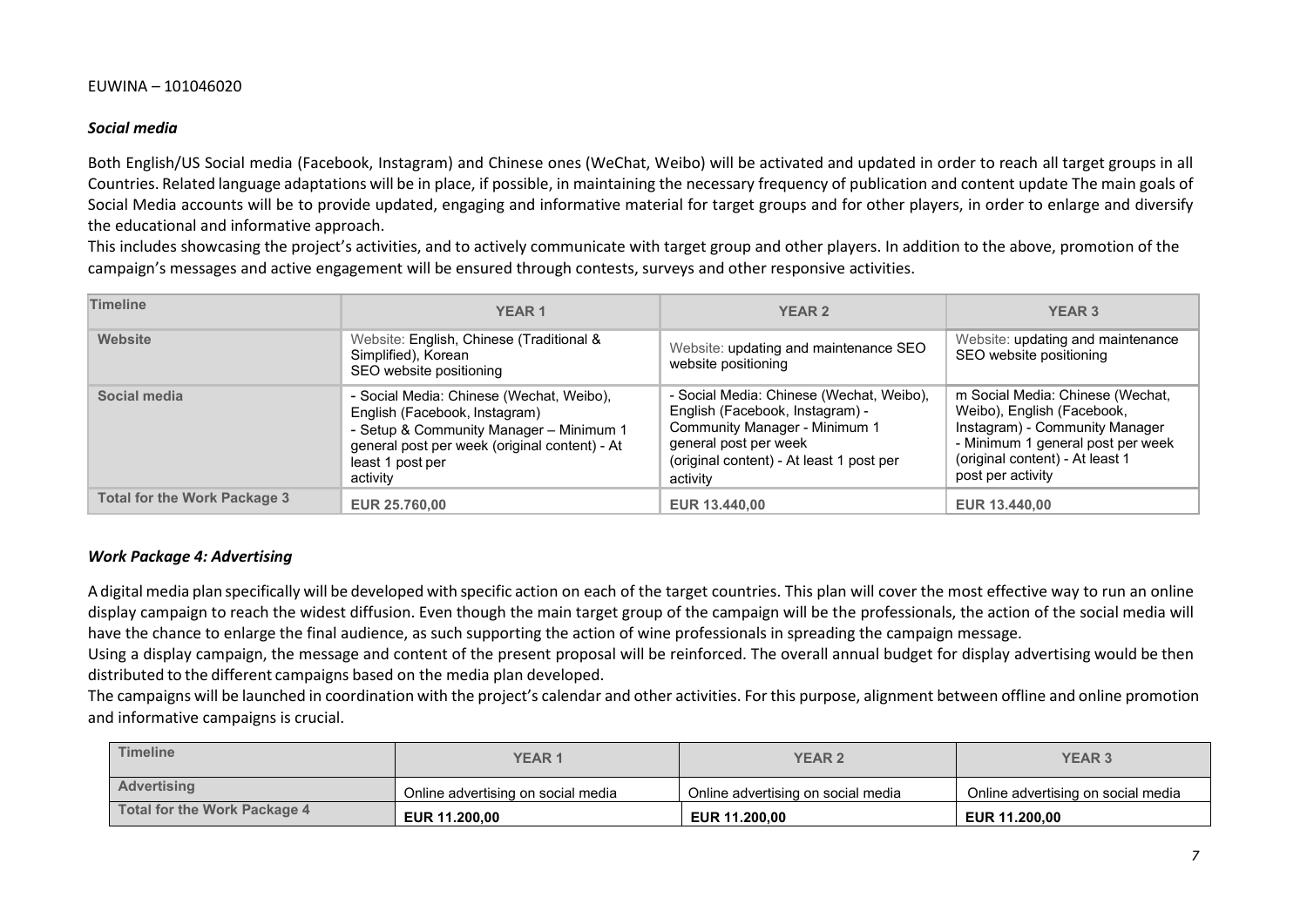#### *Work Package 5: Communication tools*

Promotional material is an important element of the above-mentioned informative program. This material is intended to be used as a reminder of the program goals: increase awareness in the target countries and link the informative message with an emotional one, conveying the target topics of lifestyle, quality and origin/authenticity of European wines and products.

They are also aimed to be used as a visual aid for other promotional events and activities in order to make it easier for professionals to recognize the message to be conveyed and the identity of the whole program.

Design of all promotional materials is to be carried out during the first year of the program in order to offer a uniform and coherent visual message.

| <b>Timeline</b>                     | <b>YEAR1</b>                                                                                                                                                                     | <b>YEAR 2</b>       | YEAR 3              |
|-------------------------------------|----------------------------------------------------------------------------------------------------------------------------------------------------------------------------------|---------------------|---------------------|
| <b>Communication tools</b>          | Photocall/Backdrop (5)<br>Rollups (16)<br>Pens (1.500)<br>Notebook (1.200)<br>Bottle openers (1.300)<br>Catalogues (1200)<br>Bags (1200)<br>Drop Stop Wine Pouring Discs (1.500) | Re-print/restock    | Re-print/restock    |
| <b>Total for the Work Package 5</b> | EUR 23.161,60                                                                                                                                                                    | <b>EUR 4.480,00</b> | <b>EUR 4.480,00</b> |

#### *Work Package 6: Events*

#### *European Wine half-day program*

The European Wine half-day program will take place in selected cities of the target countries and they will address a wide public (around 50 attendees) of local professionals among importers/distributors, Ho.Re.Ca, sommeli professionals among importers/distributors, Ho.Re.Ca, sommeliers

Half-day (around 4 hours total) of event will host a general overview and introduction of European main promotional messages and 3 Seminars, each one focused on one of the countries and bodies involved in the project.

Also for China, seminars will be live stream through a virtual classroom platform in China. This will provide attendees across China to join the seminars and learn about EU wines.

The European Wine half-day program is aimed at educating and informing the target group about the quality producing methodologies of the European Union along with the EU quality certifications regarding PDOs and PGIs. The activity is expected to have a relevant impact on the preference of the product by the professionals of the sector.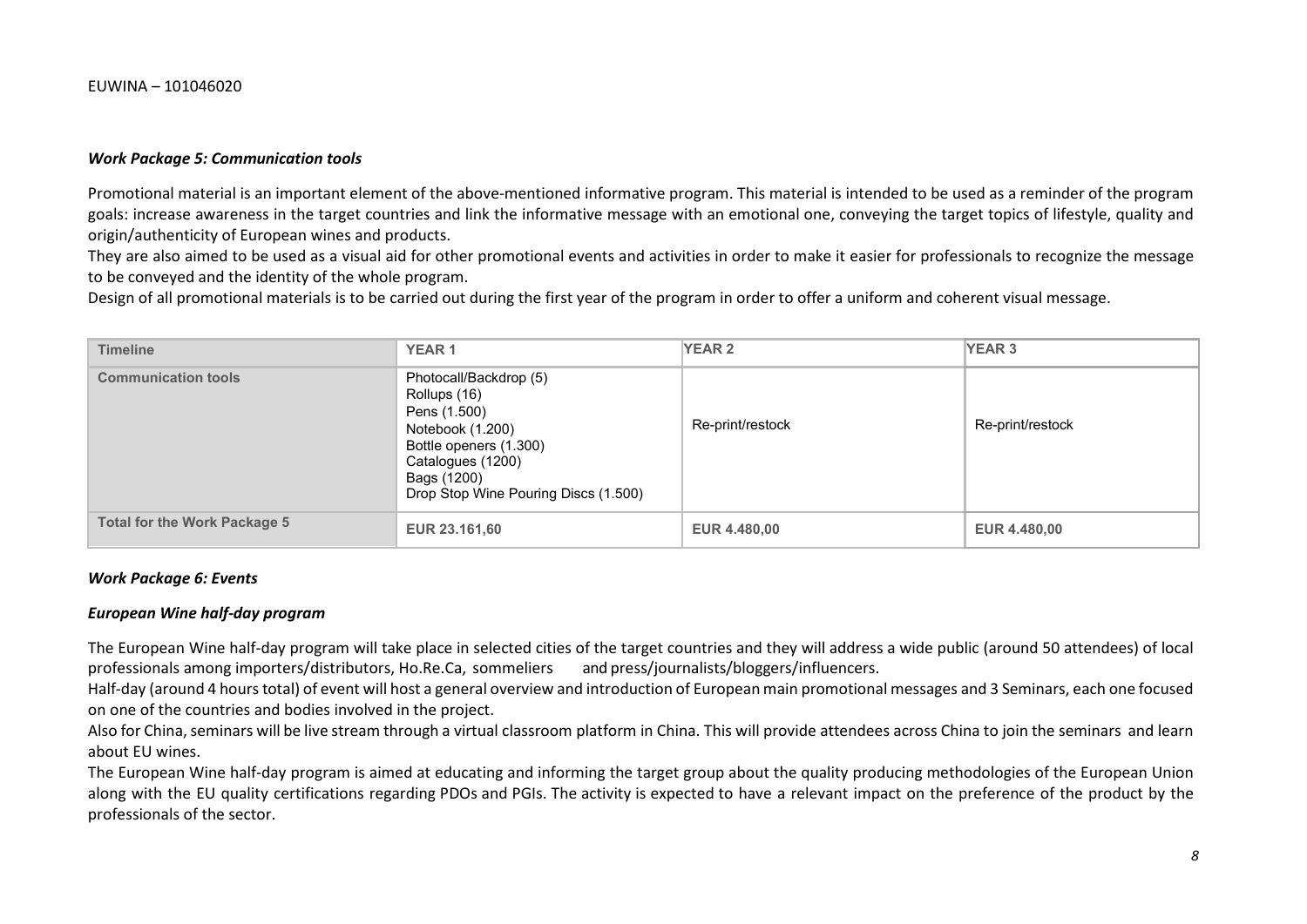#### *Masterclass UVIVE*

The UVIVE Masterclass aims at strengthening and re-iterating the main messages conveyed in the seminars of the project, with a relevant focus on the value of denominations, sub-regions, origin and native grapes, taking into consideration the articulated and rich case of the UVIVE body and its territory and denominations.

#### *Study trips*

The idea is to bring key players to Europe in order for them to have a first-hand experience regarding the production chain, the quality and the differential value of European wines, with particular attention to the concepts of origin, cultural and historical ecosystem, sustainability and biodiversity.

The number of target players involved in the activity is in-line with the general budget of the project, as well as with the general extension of the target countries and expected return.

The schedule and unfolding of the trips will include tours of the territory, visits to institutional sites as well as the rural and agricultural area, meetings with key institutional players and main players of the production chain

This activity is expected to have a huge impact and help in supporting the operators' educational path and in creating a belonging and emotional connection between them and Europe. As a way to guarantee that the Union message is conveyed properly, the attendees will receive an information dossier with relevant information of the program.

| European Wine half day   | - Half day program                 | - Half day program                 | - Half day program                 |
|--------------------------|------------------------------------|------------------------------------|------------------------------------|
| program                  | - Venues: 5 star hotels            | - Venues: 5 star hotels            | - Venues: 5 star hotels            |
|                          | - Attendees: minimum 50 pax        | - Attendees: minimum 50 pax        | - Attendees: minimum 50 pax        |
|                          | - Personalized attendance diploma  | - Personalized attendance diploma  | - Personalized attendance diploma  |
|                          | - Total wines: 18 (6 per partner). | - Total wines: 18 (6 per partner). | - Total wines: 18 (6 per partner). |
|                          | - Wine shipping: 72 bottles (4     | - Wine shipping: 72 bottles (4     | - Wine shipping: 72 bottles (4     |
|                          | bottles/wine)                      | bottles/wine)                      | bottles/wine)                      |
|                          | - Streaming service in China       | - Streaming service in China       | - Streaming service in China       |
| <b>Masterclass UVIVE</b> | - Venues: 5 star hotels            | - Venues: 5 star hotels            | - Venues: 5 star hotels            |
|                          | - Attendees: minimum 50 pax        | - Attendees: minimum 50 pax        | - Attendees: minimum 50 pax        |
|                          | - Total wines: 10                  | - Total wines: 10                  | - Total wines: 10                  |
|                          | - Wine shipping: 40 bottles (4)    | - Wine shipping: 40 bottles (4)    | - Wine shipping: 40 bottles (4)    |
|                          | bottles/wine)                      | bottles/wine)                      | bottles/wine)                      |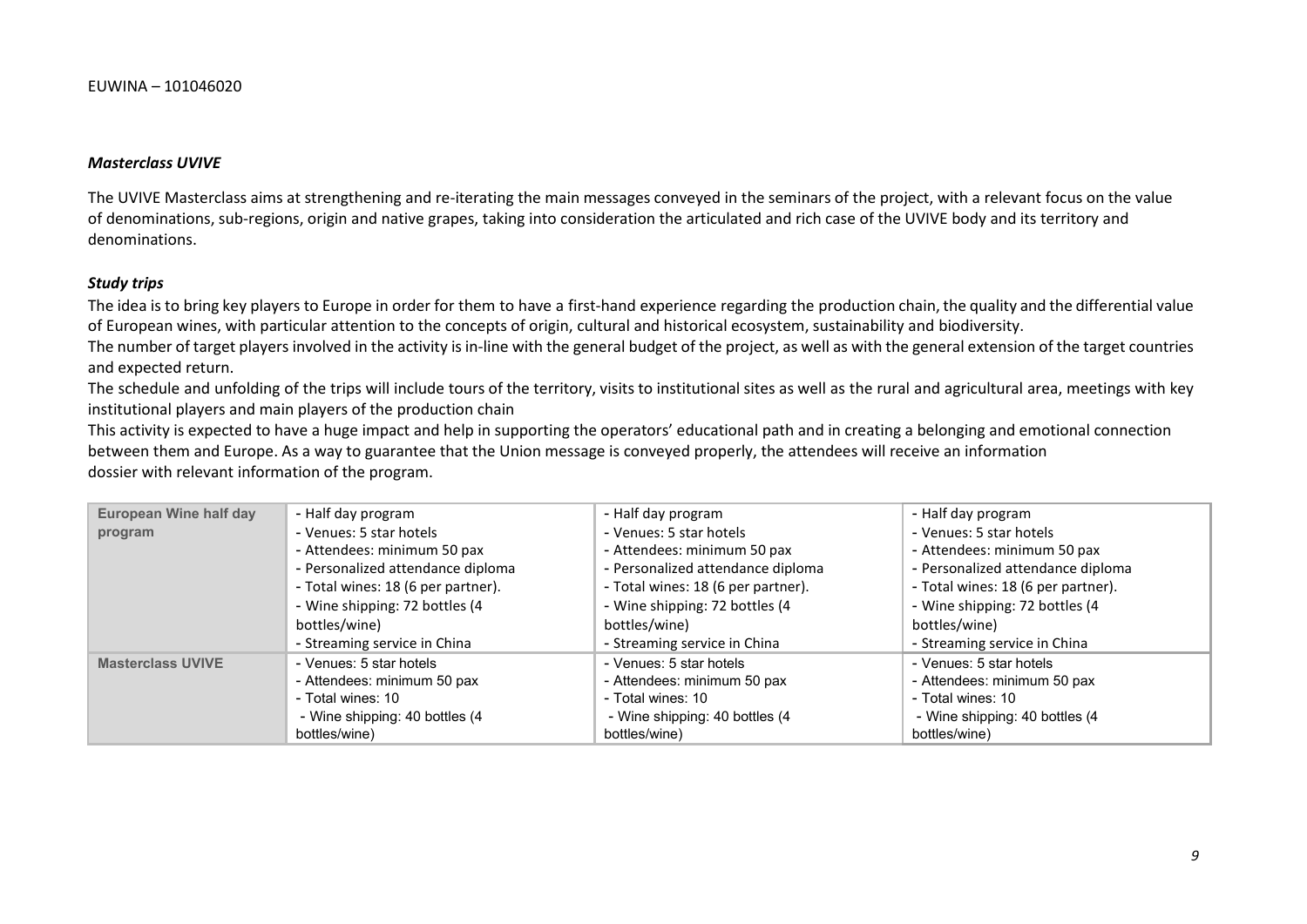| <b>Study trips</b>                     | <b>CHINA</b><br>Attendees: 6 pax (English required)<br>- 5 nights in Greece<br>- 5 nights in Spain | KOREA, TAIWAN, SINGAPORE<br>Attendees 6 pax (English required): Korea (4),<br>Singapore (1), Taiwan (1)<br>- 5 nights in Greece<br>- 5 nights in Spain | <b>CHINA</b><br>Attendees: 6 pax (English required)<br>- 5 nights in Greece<br>- 5 nights in Spain |
|----------------------------------------|----------------------------------------------------------------------------------------------------|--------------------------------------------------------------------------------------------------------------------------------------------------------|----------------------------------------------------------------------------------------------------|
| <b>Total for the Work</b><br>Package 6 | <b>EUR 254,352,00</b>                                                                              | EUR 253.008,00                                                                                                                                         | <b>EUR 254.352,00</b>                                                                              |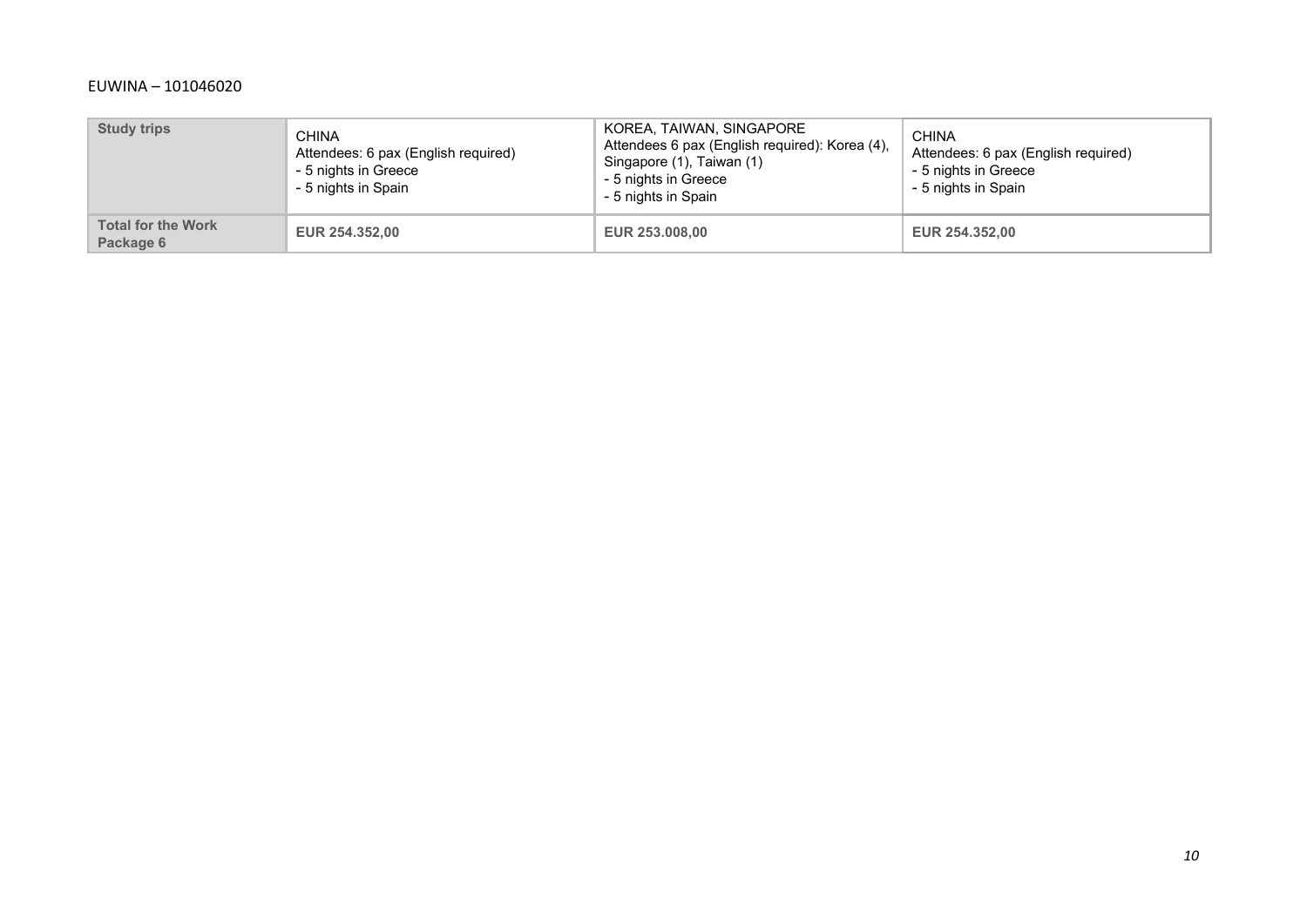# 5. Measurements of results

In order to assess the effectiveness of the promotional activities executed, a third-party evaluation body will monitor the execution of the project (both ongoing and after its conclusion) and the achievement of the expected results in terms of output, results and impact (informative and economic).

The table below summarizes an indicative set of indicators that will be used to check the progress and evaluate the project. The competing agencies may present their own list of indicators they consider useful to evaluate the execution and the effectiveness of the actions. The third-party evaluation body that will be nominated may define a different list, of which the implementing body will be promptly informed.

| <b>Work Package</b>        | Indicator                  | <b>Sub indicators</b>            |  |  |
|----------------------------|----------------------------|----------------------------------|--|--|
|                            |                            | Press folders                    |  |  |
|                            | Units sent                 | Wine samples                     |  |  |
|                            |                            | Merchandise                      |  |  |
| <b>Public relations</b>    |                            | Importers/Distributers           |  |  |
|                            | Contacts reached           | Press / Influencers              |  |  |
|                            |                            | Ho.Re.Ca. professionals          |  |  |
|                            | Results & Impact           | Publications                     |  |  |
|                            |                            | Target reached                   |  |  |
|                            |                            | Updates                          |  |  |
|                            | Website                    | <b>Visitors</b>                  |  |  |
|                            |                            | Sessions                         |  |  |
|                            |                            | Average time                     |  |  |
| Social & Web               |                            | Updates                          |  |  |
|                            |                            | Impressions                      |  |  |
|                            | Social network XXXX        | Likes                            |  |  |
|                            |                            | List with the link of each post  |  |  |
|                            |                            | Engagement rate                  |  |  |
| <b>ADV</b>                 | Publications               |                                  |  |  |
|                            | Copies distributed         |                                  |  |  |
| <b>Communication tools</b> | Units produced             |                                  |  |  |
|                            | Units distributed          |                                  |  |  |
|                            |                            | Importers/Distributers           |  |  |
|                            | Invited guests             | Press / Influencers              |  |  |
|                            |                            | Ho.Re.Ca. professionals          |  |  |
|                            |                            | <b>Final consumers</b>           |  |  |
|                            |                            | Importers/Distributers           |  |  |
|                            | Attendants                 | Press / Influencers              |  |  |
| <b>Events</b>              |                            | Ho.Re.Ca. professionals          |  |  |
|                            |                            | <b>Final consumers</b>           |  |  |
|                            |                            | <b>Communication materials</b>   |  |  |
|                            | <b>Communication tools</b> | distributed                      |  |  |
|                            |                            | Units of merchandise distributed |  |  |
|                            |                            | Publications                     |  |  |
|                            | Results & Impact           | Target reached                   |  |  |

### **Output and result indicators**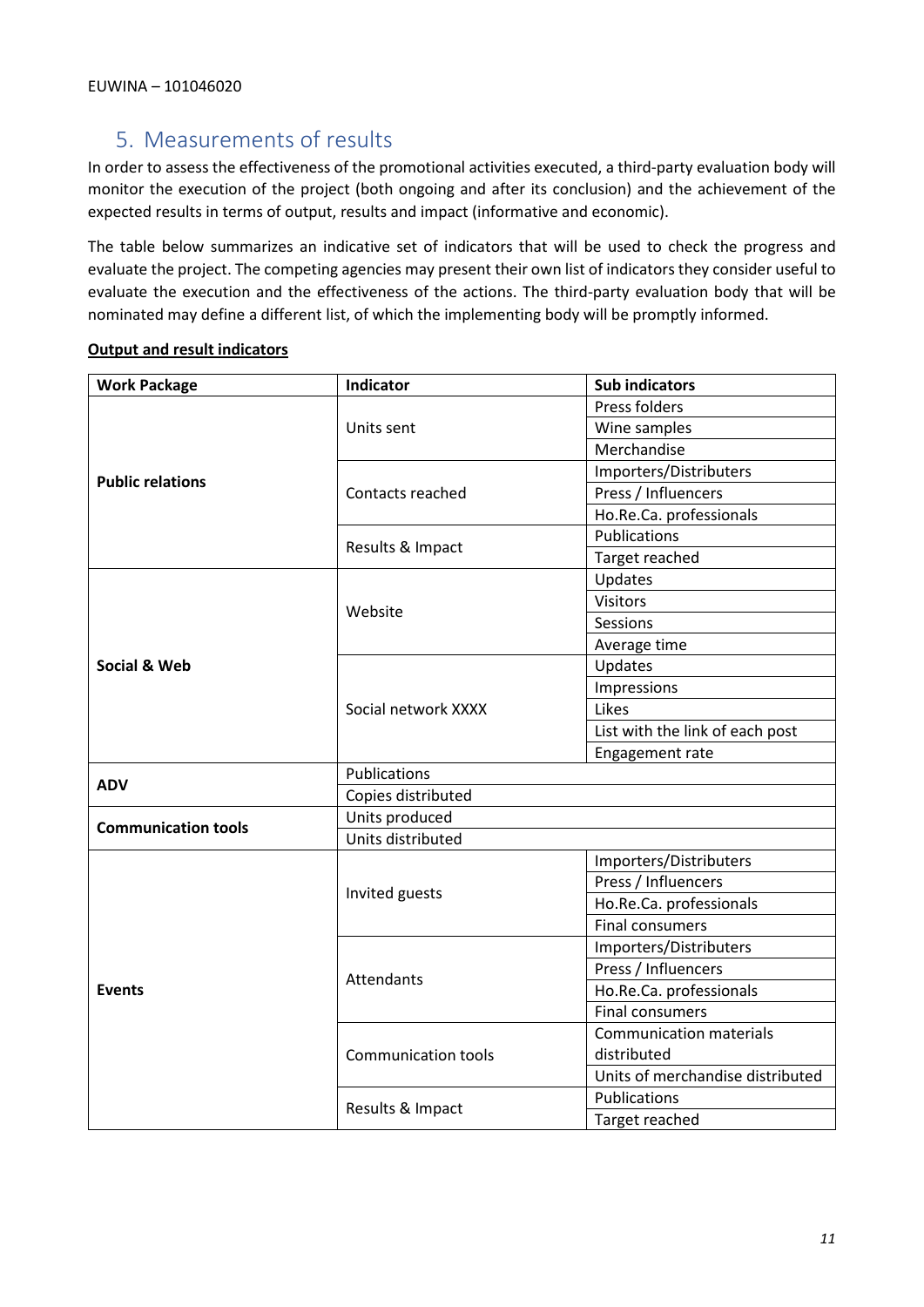#### Informative impacts

The expected increase in the awareness levels is defined in +10% for the general awareness and +15% for the awareness towards specific features.

The implementing body will cooperate in the acquisition of the information to monitor the increase of awareness level providing logistic support and sharing all the available information's required by the selected evaluation body.

## 6. Obligations of the implementing body

## a. General obligations

The selected proposal will enter into force only after the signing of the contract of services between the beneficiaries and the implementing body.

Should the beneficiaries reject the EU contribution before signing the contract of services, no obligation can be held against the beneficiaries by the selected implementing body.

During execution, the detailed plan of the promotional activities must be submitted by the implementing body to the beneficiaries for approval, as well as relevant operational and logistic choices such as choice of location, guest profiles, stand preparation, etc.

## b. Reporting

Upon completion of each of the planned activities, as well as at the end of each phase, the implementing body is responsible for presenting a final report (following a template that will be shared at the beginning of the program) per activity and an annual report providing all the information requested by REA and in any case at least the following:

- Locations, dates and timing of the activities executed
- Description of the activities held
- Description of all promotional material produced, attaching copies of each
- List and contact of all guests invited/contacts made

- Photos of the activities executed, including photos of the distribution/placement of materials produced and the visibility of EU funding

#### Results obtained

The Implementing Body explicitly agrees to oblige in all relevant checks or audits carried out by REA and/or other Agencies authorized by REA during the execution of this contract and for five years following its completion. The same obligation shall apply to any subcontractors used by the Implementing Body and shall be explicitly included in their contracts.

### c. Invoicing

Requests for payment to beneficiaries must be accompanied by the invoices (original and copy), the supporting documents including invoices of suppliers, classified by market and activity as described in this tender document.

All supporting documents must include complete identification of the Implementing Body or its subcontractor or provider, the service/product provided and the relation to the activity in question, the date, the itemized sum (without VAT) and the registration number.

Is considered to be supporting documents the invoices or receipts of the expenses incurred by the implementing body during the execution of the activities of the program or the timesheets related to the fees previewed in the program's budget.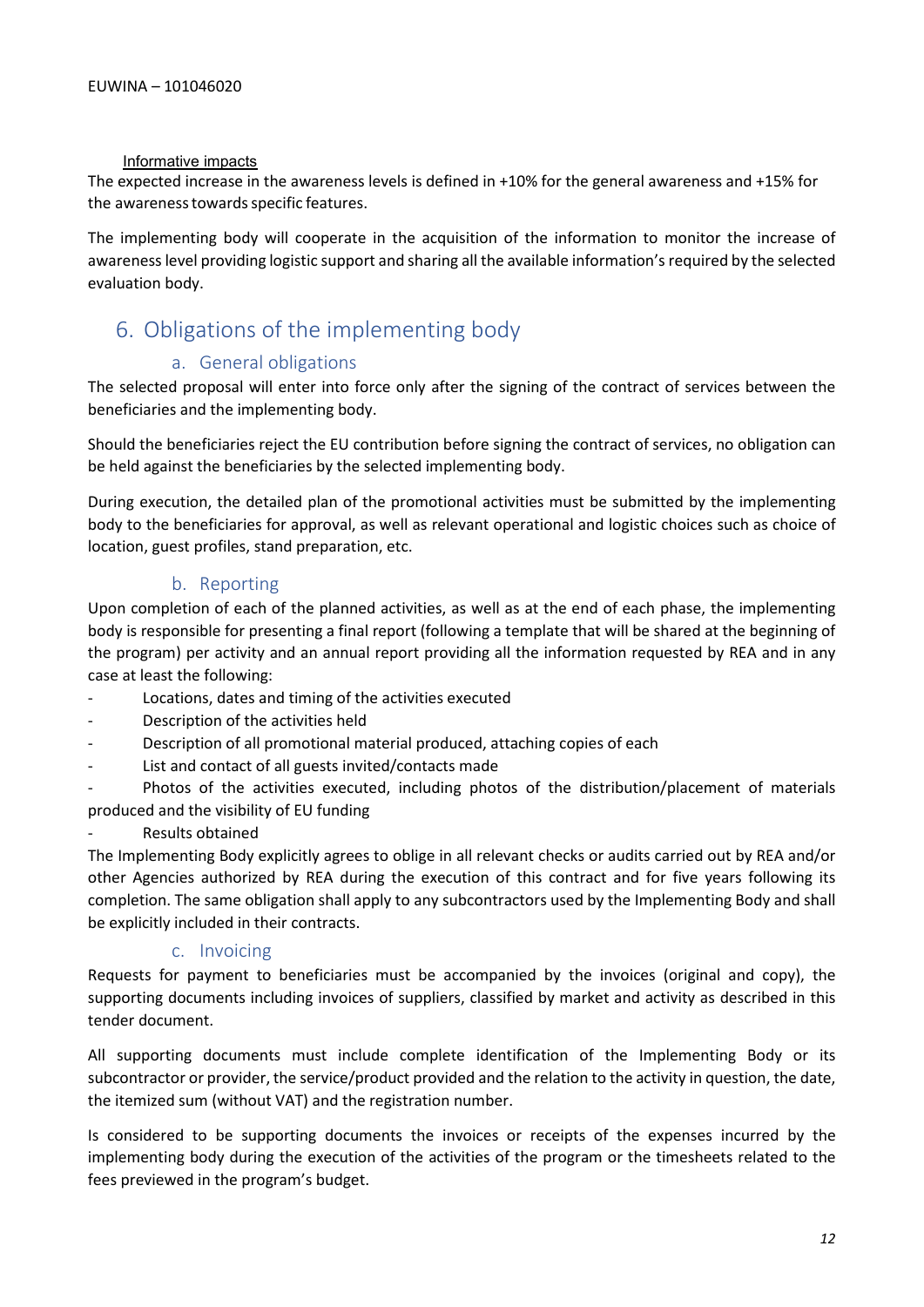To the value of expenses paid, the implementing body must deduct all revenues directly obtained with the execution of the program's activities.

The payments will be made by the beneficiaries by bank transfer to the account of the implementing body.

## d. Controls

An agreement will be signed between the beneficiaries and each implementing body, transposing to this contract the main rules, obligations and procedures provided for in the Grant Agreement to be signed by the beneficiaries and the European Research Executive Agency (REA), establishing penalties in case of noncompliance due to the implementing body and predefined conditions for resolution of the contract.

At the beginning of each implementation phase, the consortium will meet with the implementing bodies, establishing a detailed plan by activity, with attribution of responsibilities, execution times and specific objectives.

Beneficiaries will take on permanent follow-up of execution with the implementing bodies, continuously exchanging information. The coordinator will periodically meet the implementing bodies for detailed monitoring of the preparation, organization, execution and cost of the activities, decision making and eventual adjustment of the action, if strictly necessary. In addition, the beneficiaries will control locally the execution of a sample of the planned activities, attending them in person in the several target markets.

The performance of the implementing bodies, and their eventual subcontractors, is therefore subject to continuous evaluation. The coordinator's intervention will be constant ensuring that the action is implemented as foreseen.

## 7. Participation to the tender

### a. Documents to be submitted

To participate in this tender, the applicant to the "implementing body" role must submit a proposal for implementation of the "Grants to information provision and promotion measures concerning agricultural products implemented in the Third Countries EUWINA - 101046020", which must include the following elements:

### **Step 1:**

In this step, the competing agencies are required to provide the documents that prove the possession of the eligibility criteria as follows:

- A request to participate to the tender, signed by the legal representative of the competing agency. prepared as per following section 7.b
- An official document released by the State where the agency is located proving the registration in the respective official registry (following the local regulation)
- A copy of the last approved financial statement
- A bank reference letter, stating that the competing agency has the financial strength to execute the program
- List of similar activities previously executed
- CVs of the team members involved in the execution of the action

## **Step 2:**

In this step, the competing agencies are required to provide their best offer for the services required as follows: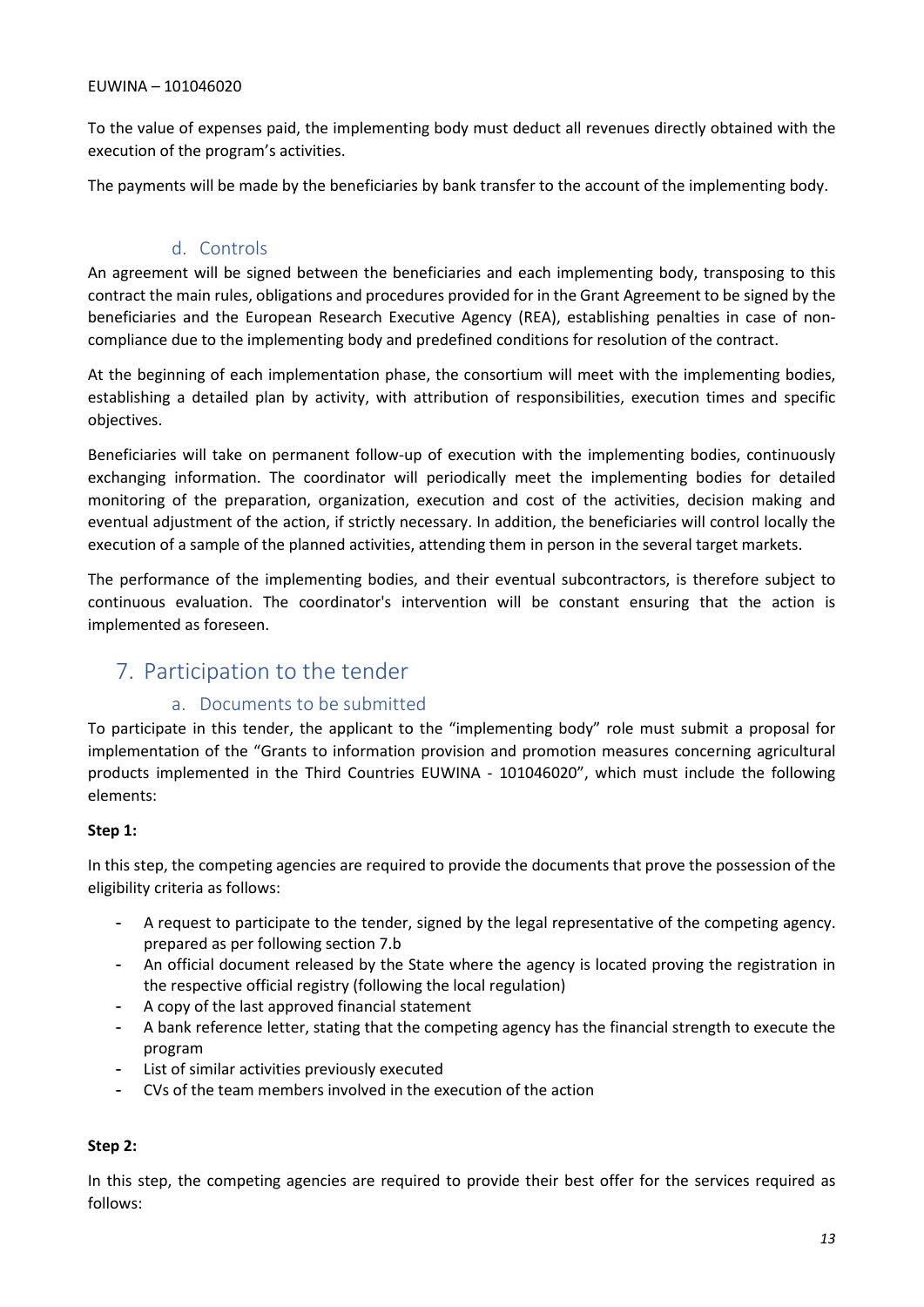- A technical offer prepared as per following section 7.c
- A detailed budget proposal prepared as per following section 7.d

All the documents except for the registration document, the financial statement and the bank reference letter must be provided in English. Registration document, financial statement and bank reference may be provided in the language of the competing agency and the evaluation committee may require to provide a free translation in English.

## b. Request to participate

The request for participation must include the following elements:

- a) Company Address, E-mail, Phone, Fax
- b) Contact Person Function, E-mail, Phone, Fax
- c) Presentation and background of the company

## c. Technical offer

The technical offer must include the following elements:

- a) General strategy for the implementation of the program
- b) Information on the technical competencies and professional capabilities of the company and its team

c) Information on the company capability to execute the present program and the results achieved in the execution of former programs having similar characteristics to this one as well as similar products on the targeted markets. Should the company have existing partnerships with local providers that could be useful for the project, those partnerships should be presented in the proposal.

d) Dates, schedules and details of the execution of the activities of the action to be implemented per market/country, complete with the goals to be reached (i.e. number of contacts/audiences previewed)

e) Additional comments or suggestions (optional)

The application will be considered invalid if any of the elements from a) to d) is missing.

### d. Detailed budget proposal

The candidate to implementing body has to submit a detailed budget proposal:

For each activity per market

• Showing separately the costs per type of expense/fee in detail (describe type, cost per unit, number of units, …)

The budget submitted must have a detail level apt to enable the committee to evaluate the consistency of the budget and its alignment with average market costs. For example, concerning activity 6.1 (Stands at trade shows) a separate quotation for each fair must be provided.

The implementing body fees must be submitted on a daily basis, per activity, per month, per category of staff and person. It shall indicate the duration of the service, the unit cost and total cost.

The fees must also include travel costs for implementing body staff.

The implementing body fee must not exceed an overall rate of 14% on activity costs, where "Activity costs" refers to the total budget for the action without considering the implementing body fee.

Example of calculation:

MAXIMUM AMOUNT TARGET COUNTRY CHINA: 484.339,52 € Please note that this is the maximum amount and the TOTAL AMOUNT OFFERED FOR TARGET COUNTRY CHINA must be lower or equal.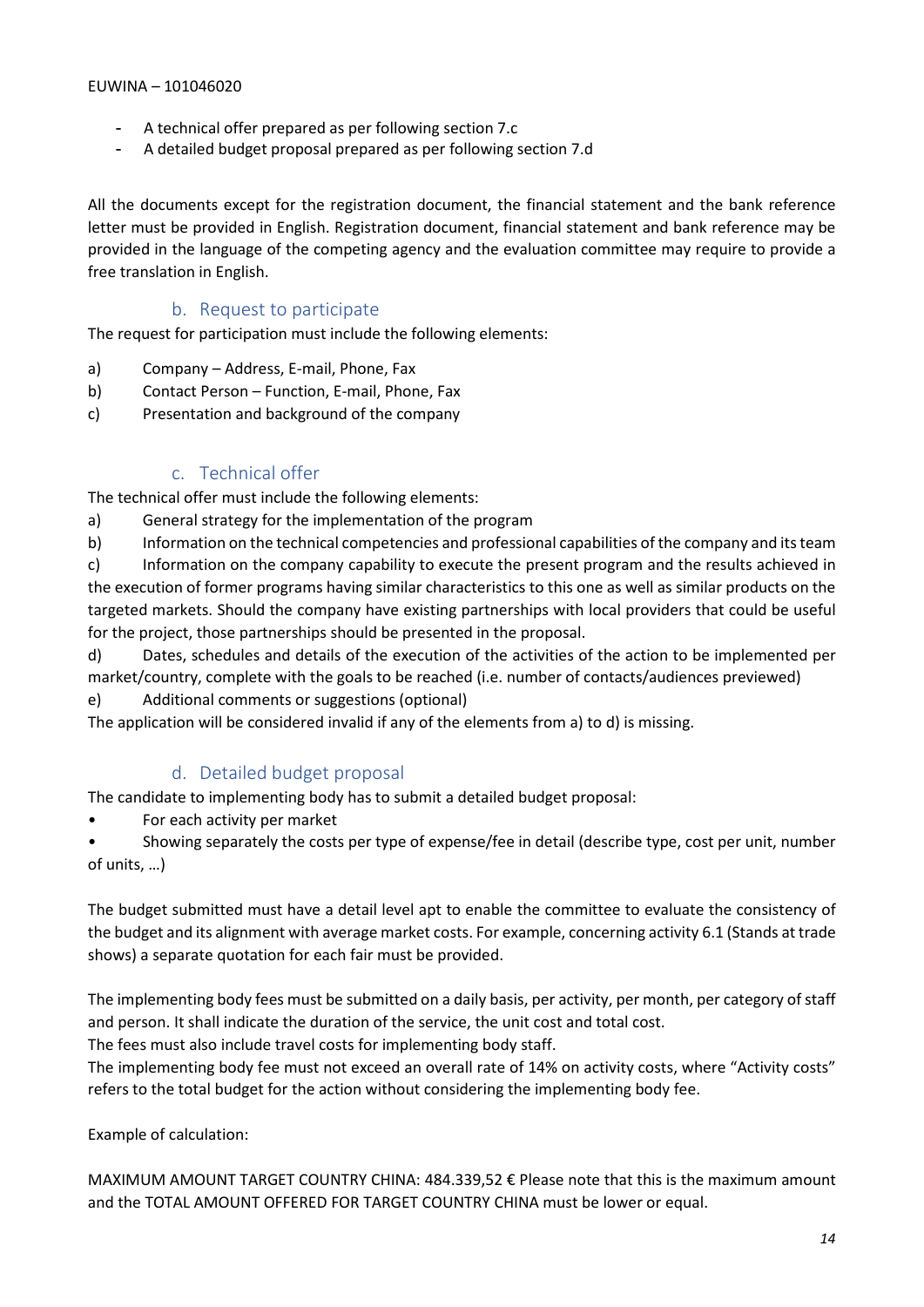The calculation of TOTAL AMOUNT TOTAL AMOUNT OFFERED FOR TARGET COUNTRY CHINA is obtained by the sum of the Total amount offered by the operator for action implementation TARGET COUNTRY CHINA added of the Total amount offered by the operator for action implementation TARGET COUNTRY CHINA. Example calculation:

Total amount offered by the operator for action implementation TARGET COUNTRY CHINA : 400.000 € Fee offered by the Operator (12%) TARGET COUNTRY CHINA = 48.000,00€ TOTAL AMOUNT OFFERED FOR TARGET COUNTRY CHINA : 448.000,00€

The implementing body fee must be calculated based on the activities directly executed and managed by the implementing body itself.

A summary of the investment proposed per target market must be provided, using the template below:

| <b>DETAILED BUDGET PROPOSAL</b>                                         |           |                   |           |  |  |
|-------------------------------------------------------------------------|-----------|-------------------|-----------|--|--|
| <b>TARGET COUNTRY: XXXX</b>                                             |           |                   |           |  |  |
| Work package 2 - Activity 1                                             | Year 1    | Year <sub>2</sub> | Year 3    |  |  |
| Ongoing press relations                                                 | $XXX \in$ | $XXX \in$         | $XXX \in$ |  |  |
| Press kits                                                              | XXXX €    | XXXX €            | XXXX €    |  |  |
| Monitoring / clipping                                                   | XXXX €    | XXXX €            | XXXX €    |  |  |
| Press releases                                                          | XXXX €    | $XXX \in$         | $XXX \in$ |  |  |
| <b>Total cost for the activity</b>                                      | XXXX €    | XXXX €            | $XXX \in$ |  |  |
| Implementing body fee (daily rate)                                      | XXXX €    | XXXX €            | XXXX €    |  |  |
| Number of working days                                                  | XXXX €    | XXXX €            | XXXX €    |  |  |
| Travel costs for implementing body staff                                | XXXX €    | XXXX €            | XXXX €    |  |  |
| <b>Total implementing body fee</b>                                      | XXXX €    | XXXX €            | XXXX €    |  |  |
| Grand total for the activity (cost + fee)                               | XXXX €    | $XXX \in$         | $XXX \in$ |  |  |
|                                                                         |           |                   |           |  |  |
| Work package 2 - Activity 2                                             | Year 1    | Year <sub>2</sub> | Year 3    |  |  |
| Translator                                                              | $XXX \in$ | XXXX €            | XXXX €    |  |  |
| Room rental                                                             | XXXX €    | XXXX €            | XXXX €    |  |  |
| Wine Corkage                                                            | XXXX €    | XXXX €            | XXXX €    |  |  |
| Wine expert                                                             | XXXX €    | $XXX \in$         | XXXX €    |  |  |
| Materials                                                               | XXXX €    | XXXX €            | XXXX €    |  |  |
| Delivery of wines                                                       | XXXX €    | XXXX €            | XXXX €    |  |  |
| <b>Technical support</b>                                                | XXXX €    | $XXX \in$         | XXXX €    |  |  |
| <b>Total cost for the activity</b>                                      | XXXX €    | XXXX €            | XXXX €    |  |  |
| Implementing body fee (daily rate)                                      | XXXX €    | XXXX €            | XXXX €    |  |  |
| Number of working days                                                  | $XXX \in$ | $XXX \in$         | $XXX \in$ |  |  |
| Travel costs for implementing body staff                                | XXXX €    | XXXX €            | XXXX €    |  |  |
| <b>Total implementing body fee</b>                                      | XXXX €    | XXXX €            | XXXX €    |  |  |
| Grand total for the activity (cost + fee)<br>XXXX €<br>XXXX €<br>XXXX € |           |                   |           |  |  |

| <b>DETAILED BUDGET PROPOSAL</b>                                                |            |           |           |  |
|--------------------------------------------------------------------------------|------------|-----------|-----------|--|
| <b>TARGET COUNTRY: XXXX</b>                                                    |            |           |           |  |
| Year 2<br>Year 3<br>Year 1                                                     |            |           |           |  |
| Total costs for the activities (WP2+WP3+)                                      | $XXXX \in$ | $XXX \in$ | $XXX \in$ |  |
| Total implementing body fee (WP2+WP3+)<br>$XXX \in$<br>$XXX \in$<br>$XXXX \in$ |            |           |           |  |
| Overal budget for the target country                                           | XXXK       | $XXX \in$ | $XXX \in$ |  |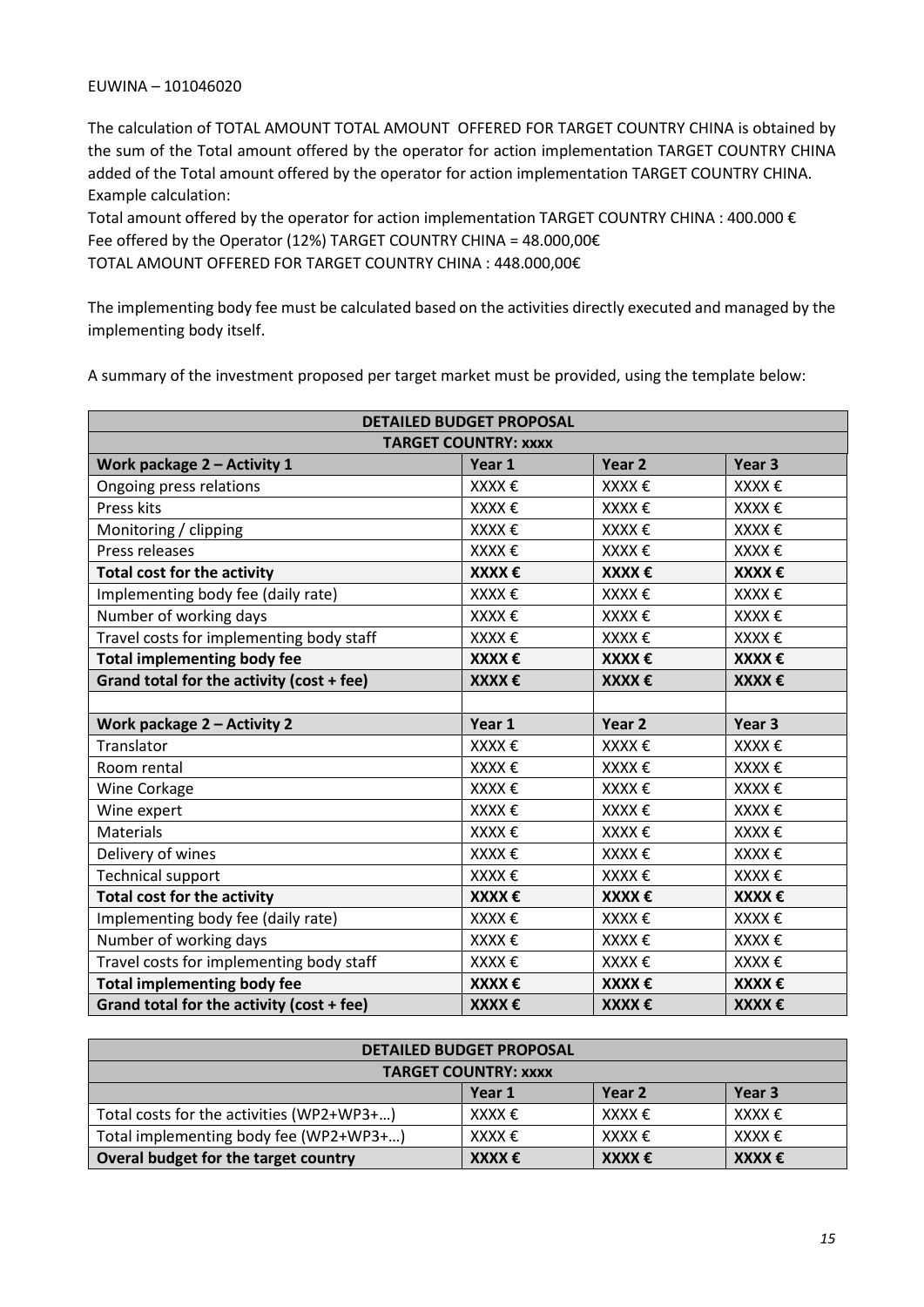*Please note that, while the competing agencies may submit a different budget proposal for each WP, the overall budget proposal (costs + fee) for each target country must not exceed the fixed maximum amounts listed in section 2.d.*

*In addition to that, the overall budget must not exceed the fixed maximum value of the tender presented in section 2.d.* 

*Proposals exceeding these fixed limits will be discarded and not considered for evaluation.*

## e. Procedure for the submission of proposals and deadline

The selection procedure will follow a 2-steps procedure.

#### **Step 1: Eligibility credentials**

The closing date for the administrative documents request is **2021, November 25th (16h30)**.

The documentation must be presented only in electronic format in .pdf format (not editable), by the closing date and time provided above.

Bidders are fully responsible of ensuring that the proposals are delivered to the address provided by the peremptory term fixed by the deadline. **Proposals received after the deadline and/or not properly sent as described will not be considered for evaluation.**

The proposals must be sent to the attention of the Evaluation Committee **exclusively by e- mail** to: EUWINA@lamanchawines.com

The subject field must present the following description:

### **TENDER FOR IMPLEMENTING BODY OF THE GRANTS TO INFORMATION PROVISION AND PROMOTION MEASURES IN THIRD COUNTRIES (EUWINA – 101046020) – ELIGIBILITY CREDENTIALS**

### **Proposals received in different ways from the one described above will be discarded and not considered for evaluation.**

For any request of clarification proposing agencies may send an email to EUWINA@lamanchawines.com

### **All the requests for information must be sent exclusively by e-mail before 2021, November 19th at noon (12h00).**

**All the competing agencies that submit a complete proposal and match the eligibility criteria will be invited to submit their offer in Step 2.**

#### **Step 2: Technical and economic evaluation**

The closing date for the submission of technical and economic evaluation is **2021, December 15th (16h30)**.

The documentation must be presented only in electronic format in .pdf format (not editable), by the closing date and time provided above.

Bidders are fully responsible of ensuring that the proposals are delivered to the address provided by the peremptory term fixed by the deadline. **Proposals received after the deadline and/or not properly sent as described will not be considered for evaluation.**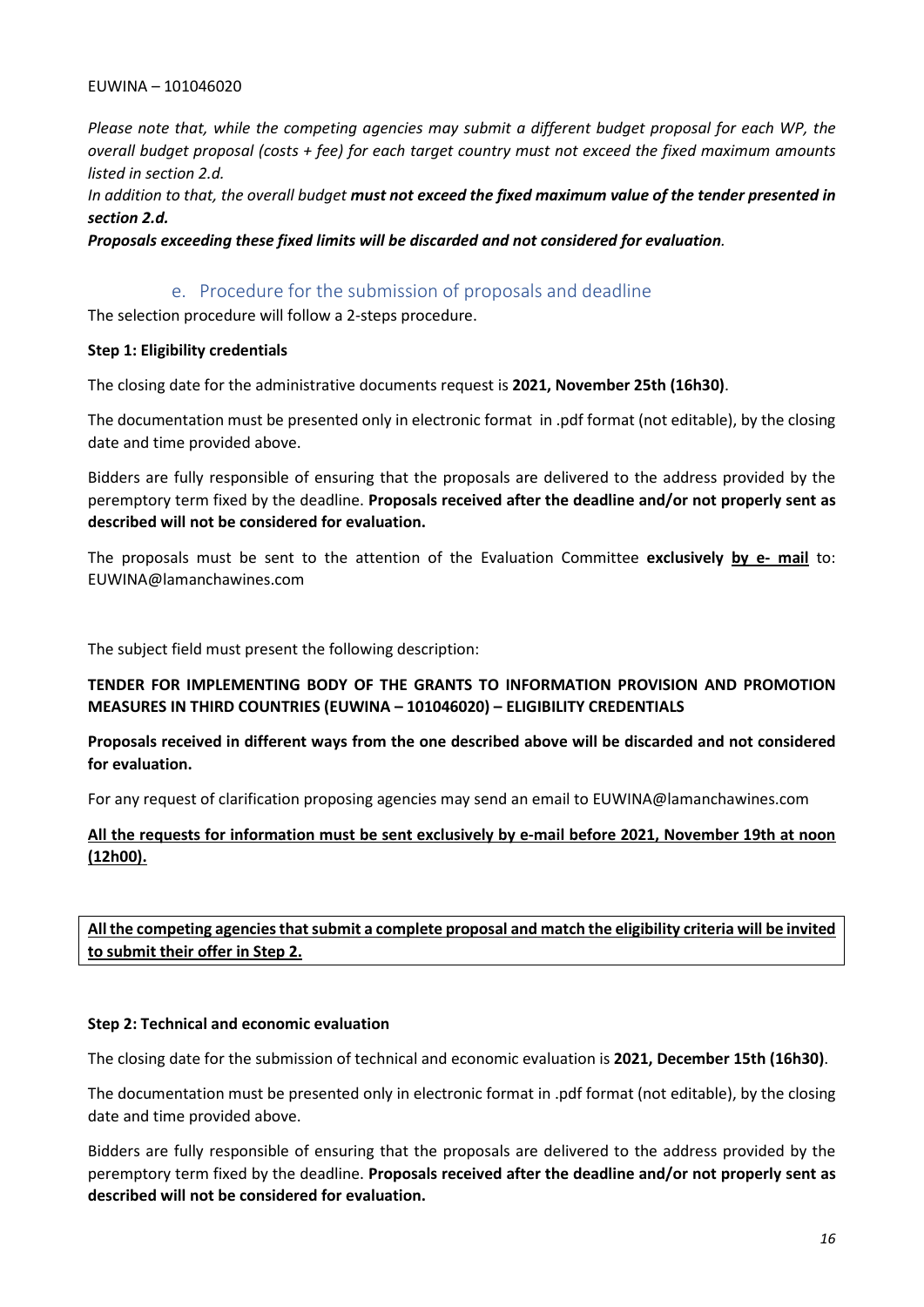The proposals must be sent to the attention of the Evaluation Committee **exclusively by e- mail** to: EUWINA@lamanchawines.com

The subject field must present on the external side the following description:

### **TENDER FOR IMPLEMENTING BODY OF THE GRANTS TO INFORMATION PROVISION AND PROMOTION MEASURES IN THIRD COUNTRIES (EUWINA – 101046020) – TECHNICAL AND ECOMIC OFFER**

#### **Proposals received in different ways from the one described above will be discarded and not considered for evaluation.**

For any request of clarification proposing agencies may send an email to EUWINA@lamanchawines.com

#### **All the requests for information must be sent exclusively by e-mail before 2021, December 10th at noon (12h00).**

## 8. Eligibility criteria

The competing agency (single or in a temporary grouping of companies) who intends to participate in this selection tender:

- must have achieved, in the three-year period 2018-2019-2020, a total overall turnover of no less than Euro 2,000,000.00 in letters: (Euro two million / 00) net of VAT, resulting from official documents;
- must attach a Bank declaration that possess the financial means necessary to guarantee the execution of the actions envisaged by the Program (suitable bank references);
- must attach the certificate of registration in a commercial register kept in the State where the economic operator is based.

The possession of these requirements must certify during the first step of the procedure. These requirements must be possessed by the economic operator as a whole, or as a subject in a temporary grouping of companies.

#### **Technical and professional capacity requirements**

The economic operator (individual or in a temporary grouping of companies) who intends to participate in the selection tender must:

- having completed, in the three-year period 2018-2019-2020, services similar to those covered by the tender for a total amount not less than Euro 1,000,000.00 (in letters: Euro one million / 00) net of VAT;
- attach the list of the main services performed (company CV);
- attach the CVs of the personnel employed, in the eventual execution of the Program, from which a proven experience in services similar to those objects of the tender is shown.

Similar services are (by way of example and not exhaustive):

- management of complex international promotion projects / programs;
- management of groupings of companies and coordination of work groups;
- planning and management of public contribution programs;
- events and incoming organization activities;
- press office management activities;
- communication activities, PR, etc. also online;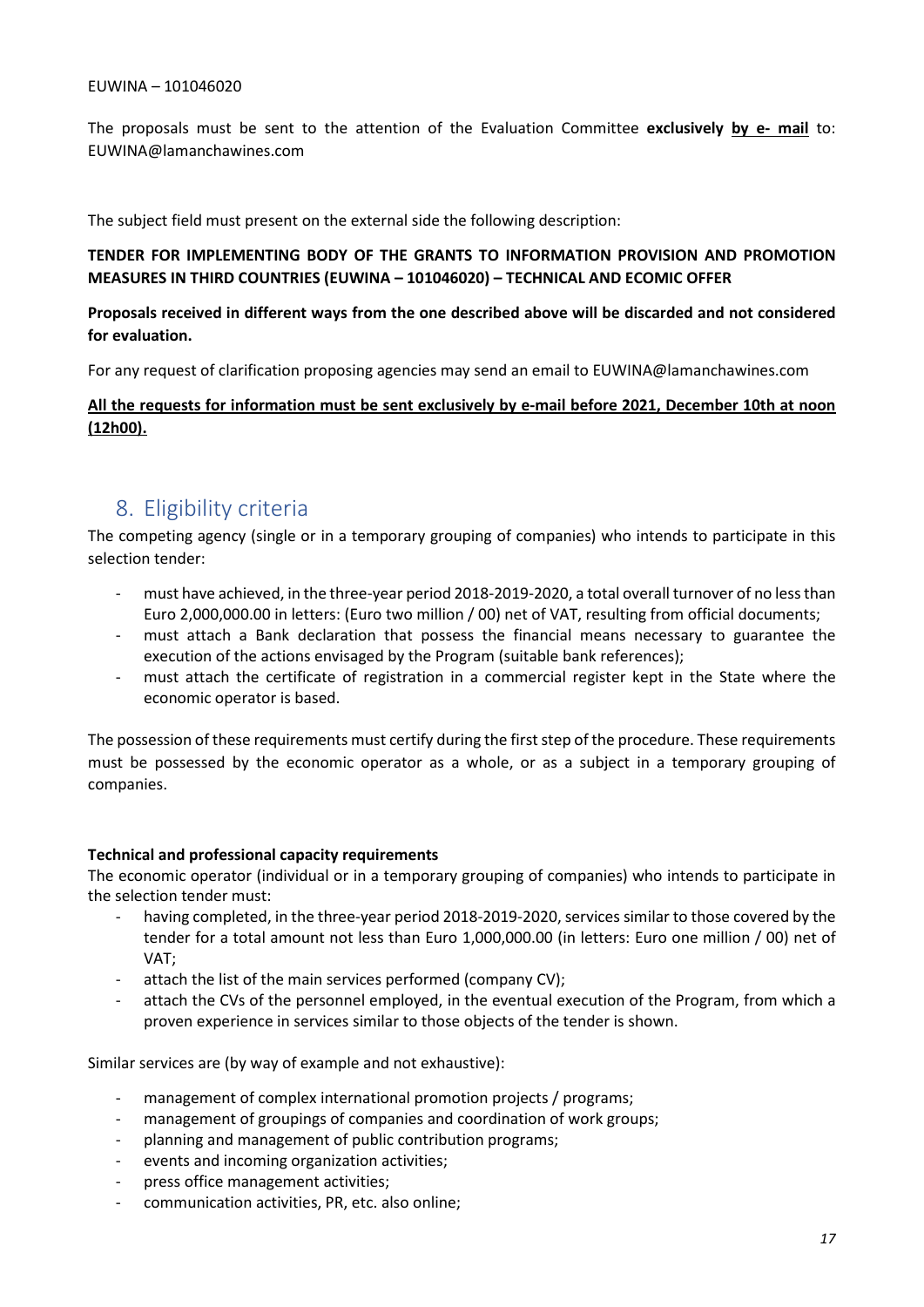- realization of informative material;
- realization of promotional videos;
- promotional activities in the agri-food sector

The possession of these requirements must be during the second step of the procedure. These requirements must be possessed by the economic operator or by the temporary grouping of companies as a whole, except that in this latter case the agent in any case must possess the requisites and perform the services in a majority

## 9. Evaluation criteria

The proposals will be analyzed and evaluated by an evaluation committee representing the beneficiaries in order to identify the most competitive proposal in terms of value for money. Therefore, the following criteria will be evaluated jointly:

- Quality of the technical offer (85 points maximum)
- Competitive budget proposal (15 points maximum)

The following criteria and sub criteria are defined for the evaluation:

| <b>TECHNICAL OFFER: 85 POINTS MAXIMUM</b> |                                                                          |                 |  |  |
|-------------------------------------------|--------------------------------------------------------------------------|-----------------|--|--|
| <b>Criterion</b><br>Sub criteria          | <b>Maximum</b>                                                           |                 |  |  |
|                                           |                                                                          | score           |  |  |
| 1. OVERALL STRATEGY                       | Quality of the overall strategy, the proposed promotional activities     |                 |  |  |
|                                           | and their coherence with the approved proposal and the tender            | Up to 6 points  |  |  |
|                                           | dossier.                                                                 |                 |  |  |
|                                           | Capacity to produce the expected results and achieve the set             |                 |  |  |
|                                           | objectives.                                                              | Up to 4 points  |  |  |
|                                           | <b>Maximum score</b>                                                     | 10              |  |  |
|                                           | Creativity and innovation of the proposed communication and              |                 |  |  |
|                                           | plan<br>(i.e.<br>PR<br>activities,<br>promotional<br>promotion<br>video, | Up to 10 points |  |  |
| 2. PROJECT OUTPUT                         | communication tools, on-line communication, events planning, etc.)       |                 |  |  |
|                                           | Expected outputs effectiveness and capacity to convey the program        | Up to 5 points  |  |  |
|                                           | messages                                                                 |                 |  |  |
|                                           | Quality of the proposed visuals                                          | Up to 5 points  |  |  |
|                                           | Quality of the team assigned to the program, for communication,          |                 |  |  |
|                                           | graphic, event management, etc. (evaluation of the CVs)                  | Up to 15 points |  |  |
| <b>Maximum score</b>                      |                                                                          |                 |  |  |
|                                           | Adequacy of the methodologies for implementation and execution           | Up to 15 points |  |  |
|                                           | Adequacy of the activities planning and implementation in terms of       |                 |  |  |
|                                           | coherence to the objectives set and to the expected timeline. More       |                 |  |  |
|                                           | in details, coherence between the submitted activities timeline and      | Up to 8 points  |  |  |
| 3. METHODOLOGY                            | the effectiveness of activities implementation, with special regards     |                 |  |  |
|                                           | to the team resources involved                                           |                 |  |  |
|                                           | Adequacy of the control tools that will be used to evaluate the          |                 |  |  |
|                                           | correct economic and financial execution, together with the              | Up to 2 points  |  |  |
|                                           | coherence to the expected timeline                                       |                 |  |  |
|                                           |                                                                          |                 |  |  |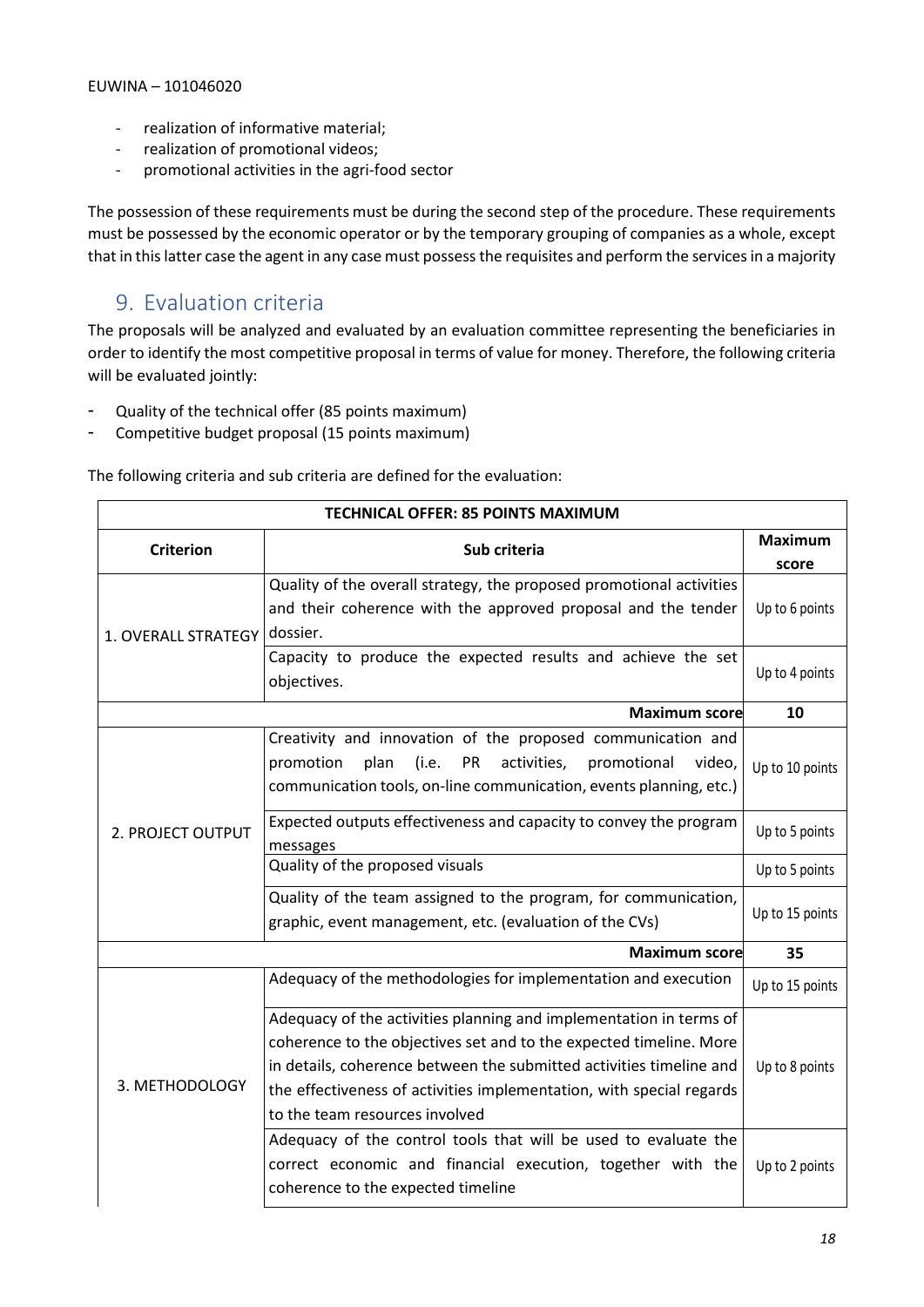| <b>Maximum score</b>                                                                               | 40              |
|----------------------------------------------------------------------------------------------------|-----------------|
| Continuous assistance granted to the beneficiaries                                                 | Up to 2 points  |
| Proposed improvements to the promotional program                                                   | Up to 3 points  |
| Previous experiences and skills of the competing agency and of the<br>team assigned to the project | Up to 10 points |

The committee will evaluate every technical offer assigning a qualitative score to each sub criterion based on the following table:

| not detectable      | 0   |
|---------------------|-----|
| lirrelevant         | 0,1 |
| nearly sufficient   | 0,2 |
| sufficient          | 0,3 |
| sufficient/discreet | 0,4 |
| discreet            | 0,5 |
| discreet/good       | 0,6 |
| good                | 0,7 |
| good/very good      | 0,8 |
| very good           | 0,9 |
| excellent           | 1,0 |

| <b>COMPETITIVE BUDGET PROPOSAL: 15 POINTS MAXIMUM</b> |                                                                                  |                  |  |  |
|-------------------------------------------------------|----------------------------------------------------------------------------------|------------------|--|--|
| <b>Criterion</b>                                      | Sub criteria                                                                     | Maximum<br>score |  |  |
| <b>COMPETITITIVE</b><br><b>BUDGET PROPOSAL</b>        | Competitive budget proposal for costs (as per following rule)                    | Up to 10 points  |  |  |
|                                                       | Competitive budget proposal for implementing body fee (as per<br>following rule) | Up to 5 points   |  |  |
| <b>Maximum score</b>                                  |                                                                                  | 15               |  |  |

Sub criterion: "Competitive budget proposal for costs"

Score = (Offer X / Maximum offer) \* 10

Where:

Offer X is the budget proposal for costs that is evaluated

Maximum offer is the highest budget proposal received

Sub criterion: "Competitive budget proposal for implementing body fee"

Score = (minimum % rebate / current % rebate) \* 5 Where:

minimum % rebate is the lowest implementing body fee received

current % rebate is the implementing body fee received for the proposal that is evaluated

In the score calculation, values will be considered up to 2 digits. Proposals with a budget above the global tender value will be rejected.